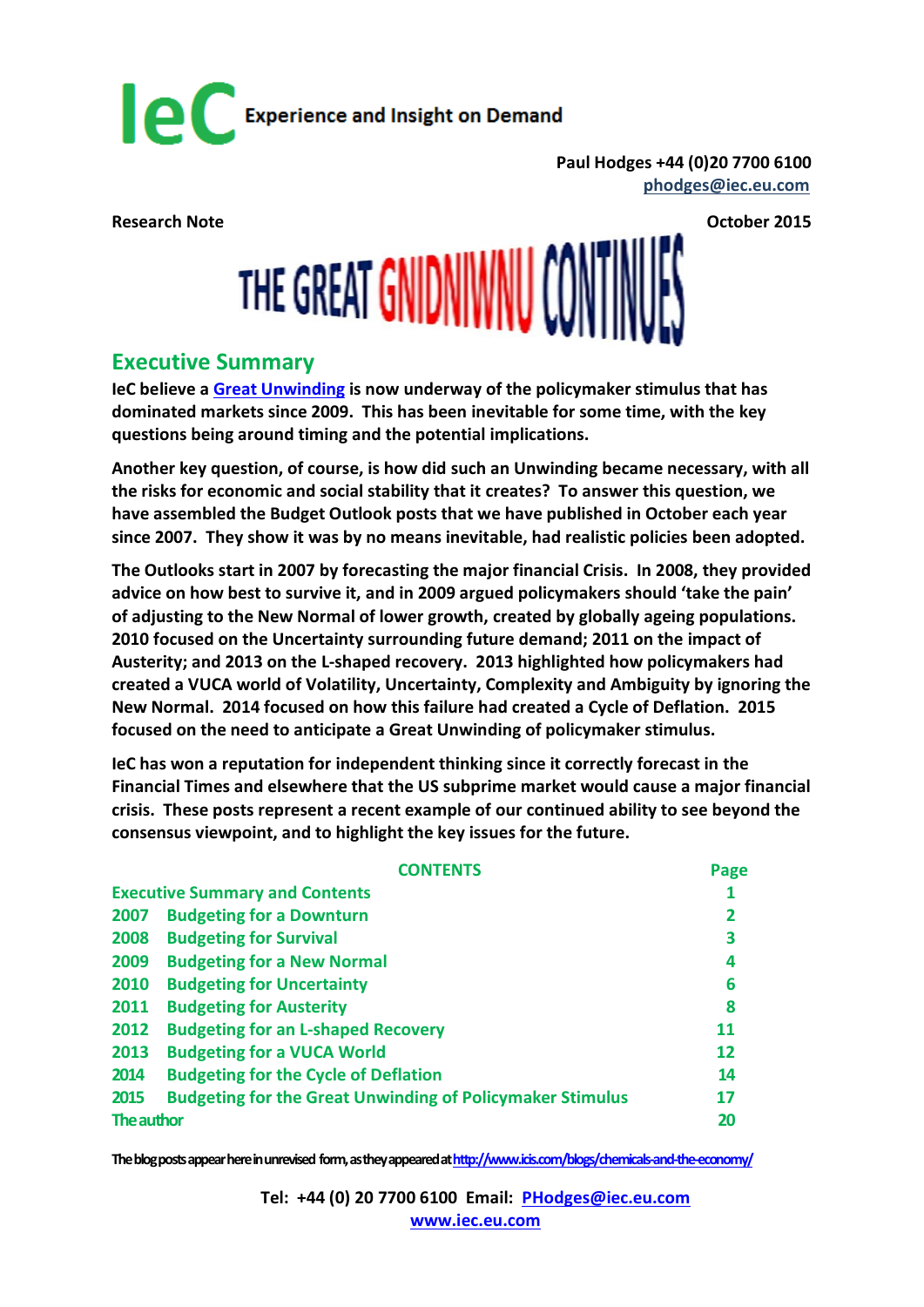

### **2007. Budgeting for a Downturn**

By **[Paul Hodges](http://www.icis.com/blogs/chemicals-and-the-economy/PaulHodges/)** on 22 October, 2007

The 'consensus forecast' for 2008 is very optimistic, as I commented in my [post-EPCA note.](http://www.icis.com/blogs/chemicals-and-the-economy/2007/10/03/epca-2007/) It says oil will remain at \$70/bbl, that debt market problems will be contained, and margins will remain at 2007 levels. This is unusual, as the consensus is normally a base case scenario, with upside and downside variants.

And since EPCA, oil has already increased to around \$90/bbl. Back in [early July,](http://www.icis.com/blogs/chemicals-and-the-economy/2007/07/05/what-price-oil-1/) when it was still 'only' \$70/bbl, I noted that it had the potential to approach \$100/bbl, and this still seems a real possibility. In these circumstances, it is perhaps no surprise that we are seeing an apparent 'boom' in demand, as downstream consumers rush to cover themselves before product prices move higher.

I first saw this effect happen in 1979, when the industry had a record year. It was only in 1980 that we discovered that the apparent ease with which the economy had weathered a rise in the oil price to \$30/bbl (around \$95/bbl in today's money), was a mirage. Could the same be happening today? I think it is worth considering very carefully as a possibility.

After all, whilst history never repeats itself, the underlying position in financial markets is clearly deteriorating. Bank of America (the 2nd largest US bank), came out with truly shocking Q3 results on [Thursday,](http://www.ft.com/cms/s/1/6690e784-7ddc-11dc-9f47-0000779fd2ac.html) whilst on Friday Caterpillar's CEO Jim Owens said the US was already ['near to, or even in, a recession'.](http://www.ft.com/cms/s/0/4ac7e4f4-7e7b-11dc-8fac-0000779fd2ac.html) And new housing starts and US house prices were already very weak, even before the recent credit crunch.

There must surely be a real possibility that this latest upward rush by the oil price will be the catalyst that finally causes the US consumer to cut back on non-essential spending. Equally, the continuing problems in the banking sector may well turn off the tap of consumer, and maybe even corporate, lending.

If I was drawing up budgets for 2008, I would be putting in place contingency plans for just such an outcome, even whilst crossing my fingers that I would not have to use them.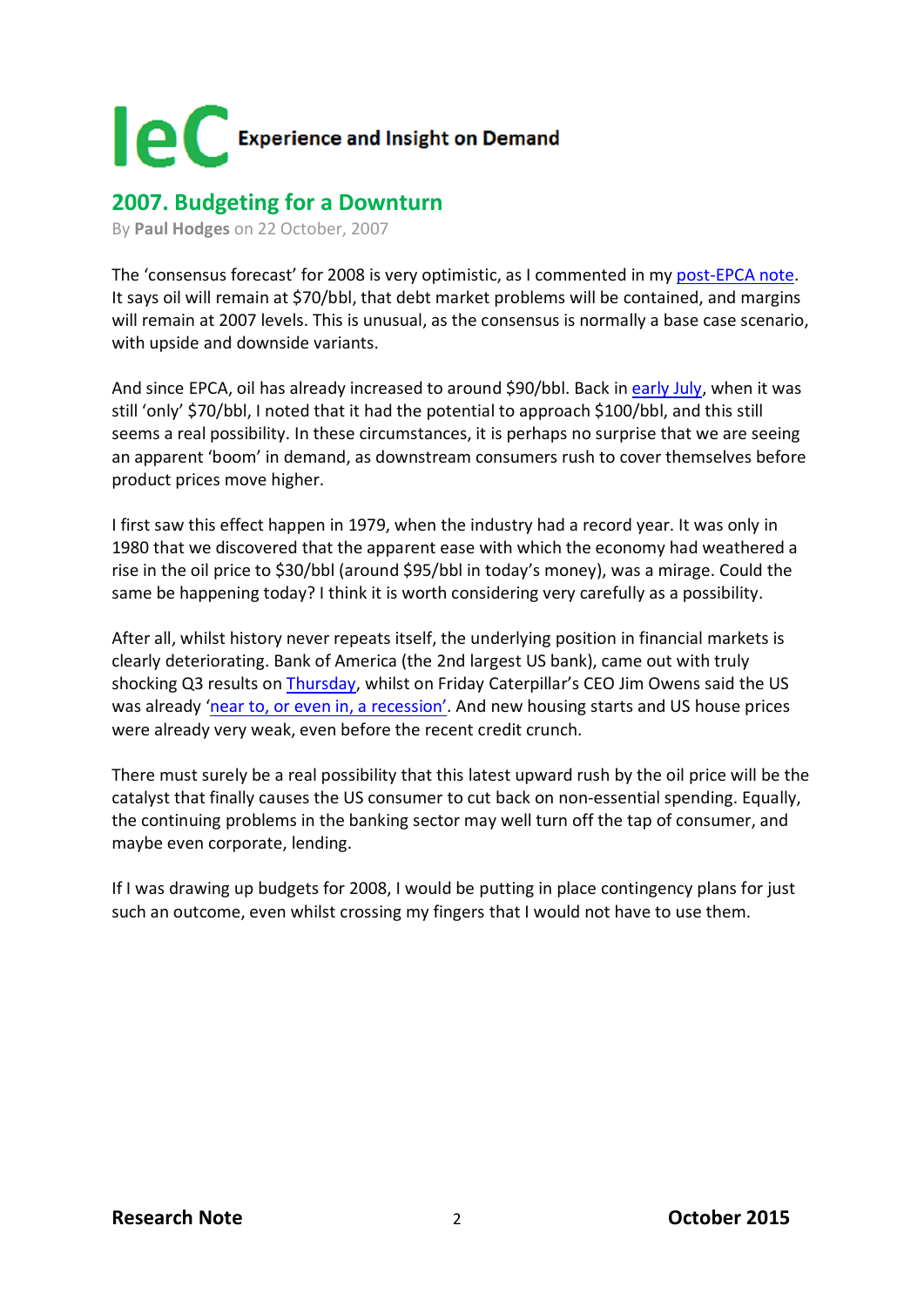

### **2008. Budgeting for Survival**

By **[Paul Hodges](http://www.icis.com/blogs/chemicals-and-the-economy/PaulHodges/)** on 19 October, 2008



I prefer to be optimistic. But 30 years in industry has taught me to be extremely realistic. So my motto for 2009 Budgets is 'batten down the hatches'.

Companies are likely to be sailing in some very rough seas, with

treacherous currents and plenty of dangerous rocks. Survival, not growth, is therefore the prudent objective.

*The key question is whether your business is robust enough to survive an extended period of low volumes and margins, against a background of tight credit markets, and continuing volatility in oil and currency markets?* 

Companies therefore need to change their 2009 budget process in response to this challenge. Normally, they would develop a 'base case', and then investigate 'upside' and 'downside' scenarios. This year, companies should instead focus on the key variables around their survival Budget, so that they are prepared for most possible outcomes.

- **Demand.** 2009 is likely to see global recession (less than 3% GDP growth). Chemical demand will be badly hit, as it is focused on consumer spending, particularly housing/construction and autos. Hopefully, these areas may begin to bottom during 2009, but any real recovery is unlikely before 2011. Housing is at the heart of the current economic crisis, and it is hard to see demand recovering quickly. Unemployment is likely to rise, and banks will be reluctant to lend when house prices are still falling. Auto sales will also be weak, for similar reasons. Even companies selling into more favoured sectors, such as agrochemicals or pharmaceuticals, will probably see lower demand, and pricing pressure.
- **Oil prices.** I have correctly forecast every major movement in oil prices over the past year. This makes it easier to admit that I find 2009 very difficult to predict. The most likely outcome is that OPEC will cutback production and seek to hold \$70/bbl. But there are risks to this outlook. OPEC is bringing on major new production. Cutting production will also unleash a political storm. So OPEC will find it hard to make major cutbacks, and prices could temporarily fall as low as \$20/bbl, if the global recession proves deep. Yet supply/demand balances remain very tight. Surplus production is only c6% (5mbd). So a relatively small disruption could easily cause prices to rocket above \$100/bbl again.
- **China and Asia.** I am most concerned about likely levels of demand in this area. China's exports were 37% of GDP [last year.](http://www.icis.com/blogs/chemicals-and-the-economy/2008/09/29/chinas-export-dependency-grows/) These volumes will inevitably decline whilst the west is in recession. And although some governments do have the financial reserves to respond by stimulating their domestic economies, many do not. Major [over-capacity is](http://www.icis.com/blogs/chemicals-and-the-economy/2008/08/17/increasing-change-complexity-c/) also developing in the main 'building block' petchem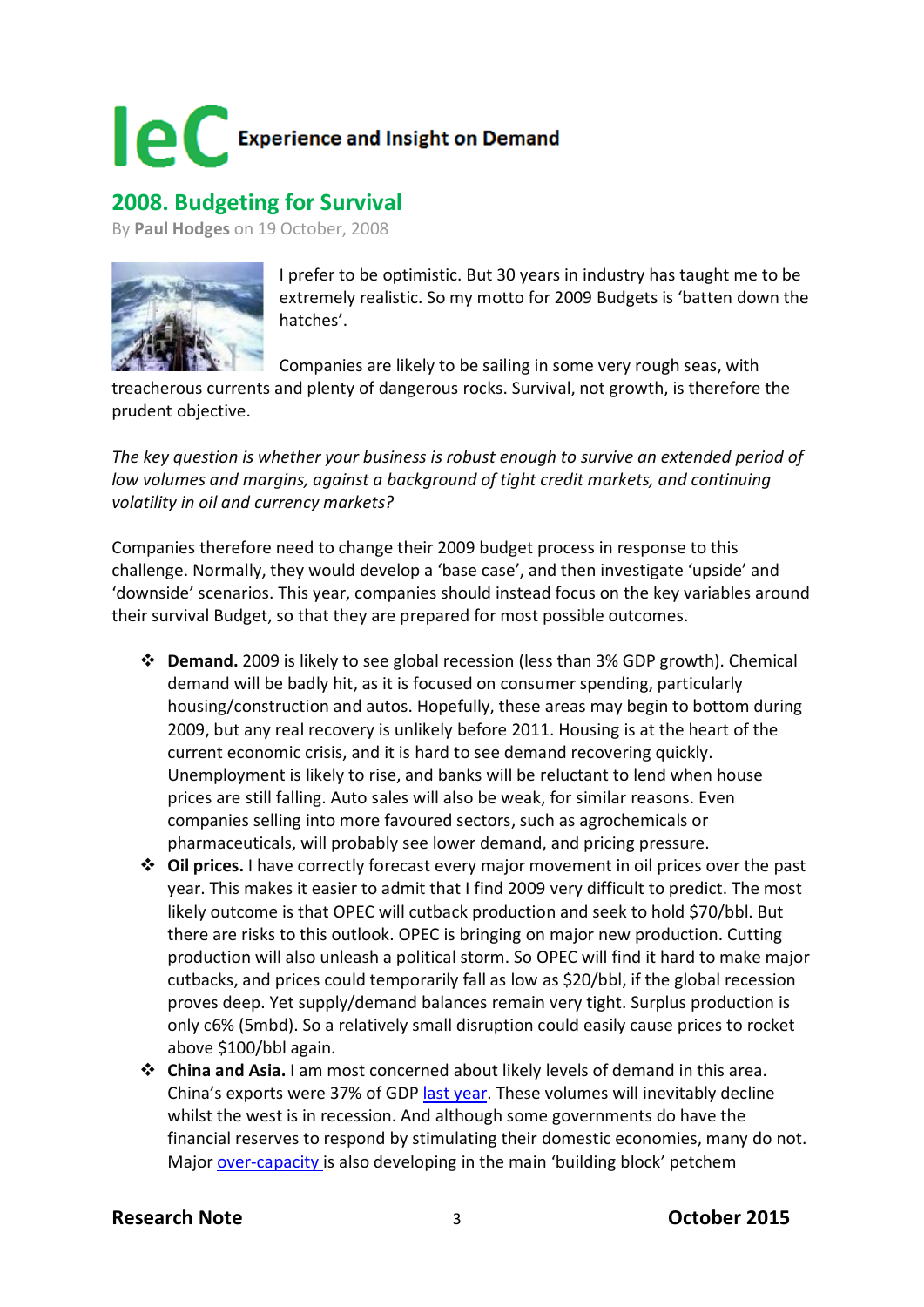products, which will pressure prices and volumes. Most forecasters suggest that 8% growth could be the low for China's economy, compared to the 10%+ seen in the past decade. I worry that it could fall to 5% at the eventual bottom of the cycle. This would have serious implications for the region.

 **Credit.** Governments have just spent \$3.5 trillion to rescue the global banking system. I believe they were [right to do this,](http://www.icis.com/blogs/chemicals-and-the-economy/2008/10/14/the-aptly-named-mr-darling/) as otherwise the world faced a certain Depression. But governments will have to fund this spending, and so will 'crowd out' other borrowers. As a result, credit is likely to remain tight, causing major problems for some companies. In turn, the chemical industry's well-known inter-dependency means that there is a serious risk of a domino effect, whereby the collapse of one company brings down others in the value chain. We are already seeing this occur amongst suppliers to the US auto industry, with multiple collapses taking place as one company goes under. Those exporting or importing will also have to manage continuing currency volatility. CFOs will need maximum support from their commercial colleagues, in order to correctly identify and manage these risks.

By now, you may be asking whether I see no 'silver lining' amidst the storms I am forecasting? Indeed, cash-rich companies will certainly find themselves in a powerful position to negotiate better terms, and to undertake M&A. But I would be cautious about M&A opportunities. 2009-10 is not likely to be a repeat of 1997-8, or 2002-3, when there was a strong rebound. Therefore I would suggest that any opportunity, or 'rescue', should be assessed against the possibility that we are now in a multi-year recession which may last to 2011-12.

[Last year,](http://www.icis.com/blogs/chemicals-and-the-economy/2007/10/22/budgeting-for-a-downturn-1/) I challenged the consensus, correctly forecasting the 2008 downturn. Today, I certainly hope that this 2009 forecast will prove too pessimistic. Its aim is to provide CEOs and business managers with a realistic scenario, so you can 'test' your own thinking. I welcome debate on these key issues, and will be happy to provide further advice on the practical issues raised by the analysis.

### **2009. Budgeting for a New Normal**

By **[Paul Hodges](http://www.icis.com/blogs/chemicals-and-the-economy/PaulHodges/)** on 17 October, 2009



2010 should be a better year for the chemical industry, as demand grows in line with a recovery in global GDP.

But a quick V-shaped return to the 2003-7 Boom years in terms of volumes/margins seems unlikely.

Governments will worry about budget deficits, and may well scale down support for critical end-uses such as autos and housing. Equally, major amounts of new capacity, planned during the Boom years, will start to come onstream in the Middle East and Asia.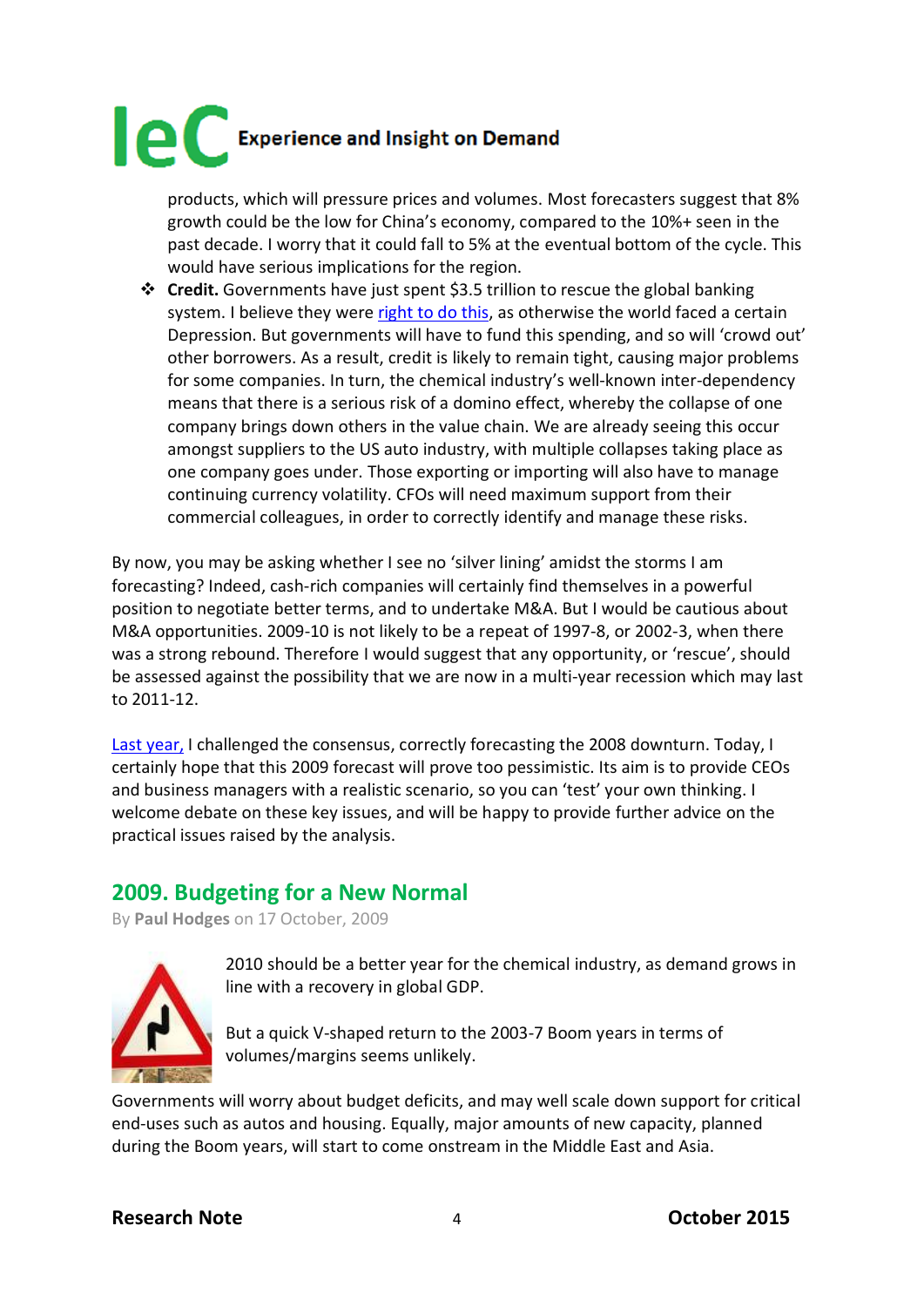In effect, therefore, 2010 will be a year of transition to a ['new normal'.](http://www.pimco.com/LeftNav/PIMCO+Spotlight/2009/Secular+Outlook+May+2009+El-Erian.htm) I expect global GDP growth rates to average around 2.5%- 3% for the next few years, the 1980-2000 average. This will be a significant reduction from the 3.5%-4% levels seen in the Boom years.

The rationale for this change is that we will start to see a rebalancing of the global economy. The West will see lower consumption, as people rebuild their savings, and borrow less. In turn, this will mean lower export demand for the emerging economies. The outcome will be a more sustainable world economy, but it will be a difficult journey.

- **Growth Forecasts.** Most markets are mature, and growth rates are therefore tied to GDP. I would therefore suggest that companies review their forecast growth rates for individual businesses in the light of their expectations for global GDP growth. One of the problems of the Boom years was that arbitrary growth rates (often of 5% or more), were assumed for many products. This also led to a perception that major amounts of new capacity were needed to meet this assumed demand. A more realistic view of demand would highlight potential problems of over-capacity, and perhaps encourage companies and governments to address the problems this will bring.
- **Demand.** On a global basis, chemical output is no[w back at 2006 levels,](http://www.icis.com/blogs/chemicals-and-the-economy/2009/10/03/global-chemicals-volume-back-t/) having lost 3 years of growth. If GDP now grows as I expect, then demand from key sectors such as construction/housing, autos and electronics should improve next year. But the impact of government stimulus measures will make for a bumpy ride. The end of specific measures will cause major falls in perceived demand, whilst new stimuli will create short-term upward fluctuations. Excellent supply chain management will therefore be required, and Boards will need to keep a very careful eye on underlying trends.
- **Protectionism.** Unemployment is set to become a key political issue in the West, as economies adjust to the 'new normal'. Hopefully, it should peak in 2010, but is unlikely to quickly return to previous levels. Arguments about the 'export of jobs' will therefore increase, and lead to a rise in anti-dumping activity. In turn this will cause job losses in emerging economies. Chemical companies will need to keep a close eye on the political arena, as they operate in a complex value chain, and may not otherwise appreciate the potential impact of a development in a key supplying or consuming industry.
- **Credit issues.** A recovery in demand puts great strains on cash-flow, and many companies go bankrupt as a result. This could be a particular problem in the current recovery, given the underlying fragility of large parts of the banking system. CFOs will need to institute robust monitoring mechanisms, and be prepared to keep customers on 'cash before delivery' terms if they have grounds for concern. New customers represent a particular risk, if their credit history is weak, even though their promised volume may be attractive.
- **Oil prices.** These are likely to remain volatile in 2010, as speculative price movements linked to traders' bets on the US\$'s value will continue. Neither \$100/bbl, nor a return to \$40/bbl, would be a great surprise on a day-to-day basis.

#### **Research Note** 5 **October 2015**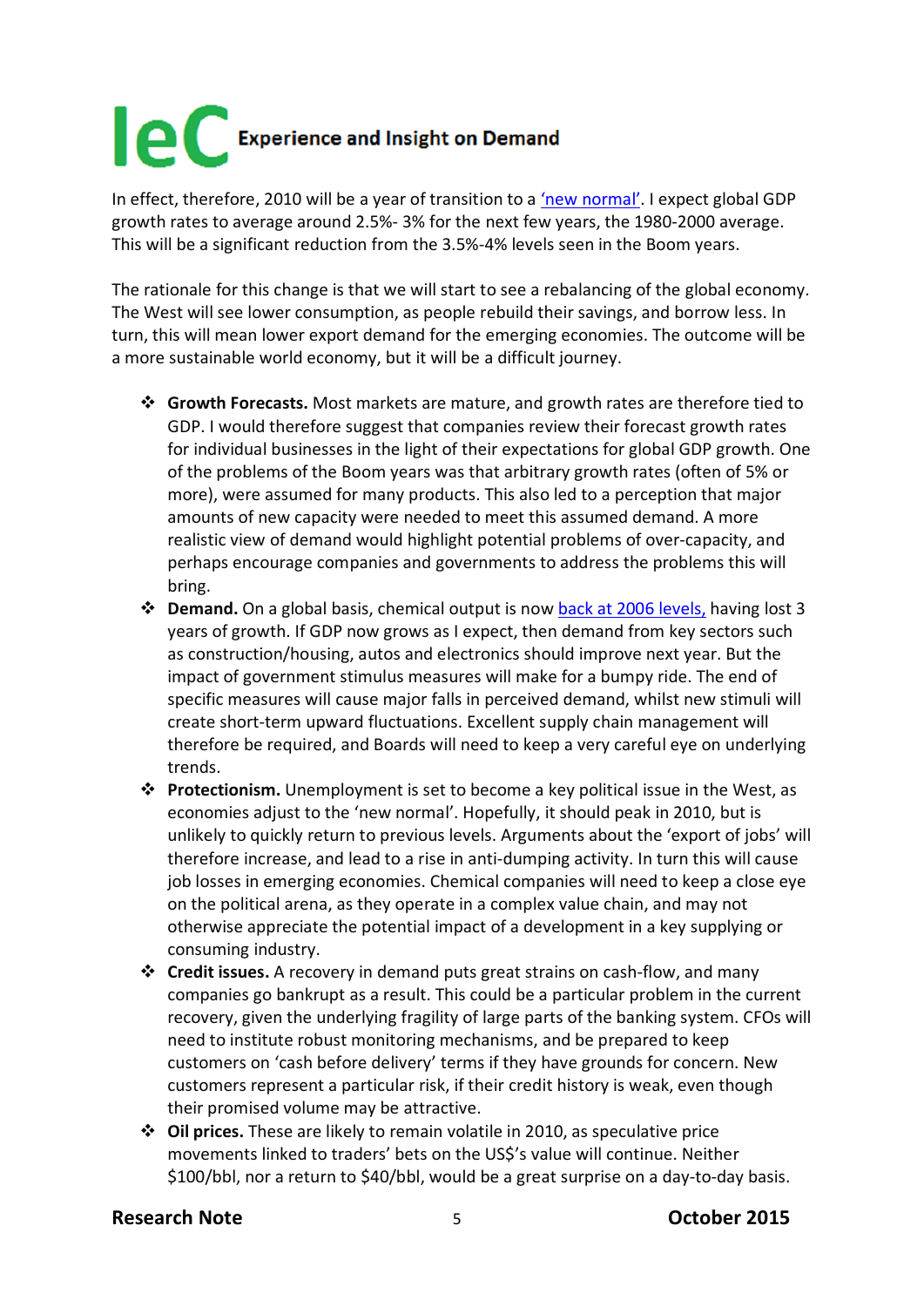

But underlying supply/demand balances may well remain weak in 2010, in spite of the expected economic recovery. Thus we might see prices coming under more pressure during 2010. \$50/bbl might be an average price, in the absence of major geo-political events.

**Overall**, I expect 2010 to be a transition year. Full economic recovery is unlikely to take place much before the 2011/13 timeframe. But the return of economic growth will offer companies the [opportunity t](http://www.icis.com/blogs/chemicals-and-the-economy/2009/10/07/petchems-prepares-for-a-new-re/)o identify likely future market needs. Those that focus on this new reality, rather than simply hoping for a quick return to the Boom years, will position themselves for future success.

### **2010. Budgeting for a Downturn**

By **[Paul Hodges](http://www.icis.com/blogs/chemicals-and-the-economy/PaulHodges/)** on 23 October, 2010



**DOWNSIDE CASE** 

**Deflation emerges** 

SCENARIOS 2011-13



GLOBAL GDP 3% AVERAGE, OIL \$60-80/bbl OIL CONTINUED FINANCIAL MARKET VOLATILITY

GLOBAL GDP >3.5% AVERAGE. OIL >\$80/bbl. RECESSION BOTTOMED 2009/10, THEN RECOVERY

GLOBAL GDP 2.5%, OIL PRICE <\$60/BBL BANKING SYSTEM UNDER MAJOR STRAIN

#### **REGIONAL DIVERSITY**

G7 ECONOMIES DEMOGRAPHICS WILL LEAD TO LOWER GROWTH BRIC/EMERGING ECONOMIES THEREFORE NEED GREATER DOMESTIC FOCUS

**THE 'JOKERS'** 

GEO-POLITICS, DEBT MARKETS, US \$ : €. PROTECTIONISM. **EUROZONE PRESSURES,** CHINA DEVALUATION

When elephants fight, those around them need to be cautious. And this is the prospect for 2011-13, as the Western countries try to force the BRICs (Brazil, Russia, India and China) to export less and import more, the so-called 'rebalancing' strategy.

Thus Budgeting for Uncertainty seems the right title for my annual Outlook for the chemical industry. Key factors that will contribute to this uncertainty include:

 **The USA** is aiming to rebalance the world economy by forcing the BRICs to reduce exports and instead focus on expanding domestic demand. This proposed rebalancing represents a major change from the past 20 years of export-driven development by the emerging economies, and will not be achieved overnight.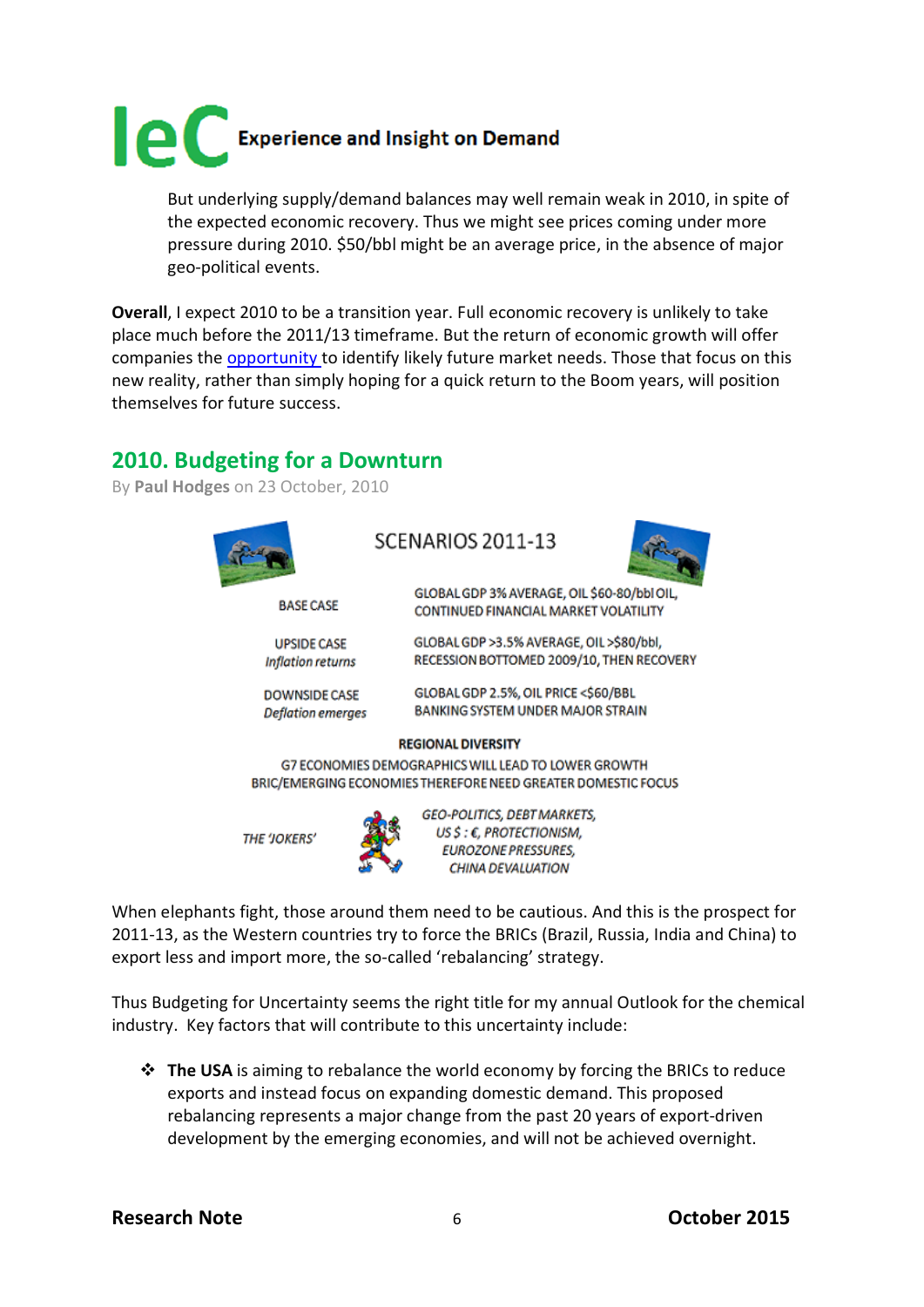

- **Europe** is making a 180 degree shift in policy, by abandoning previous efforts to stimulate its economy. It is instead planning to achieve budget balances by reducing spending and increasing taxes. It is also lining up alongside the USA in hoping to increase its exports to the BRICs, whilst reducing imports from them.
- **The BRICs** themselves are between a rock and a hard place. They were not the cause of the financial Crisis, but they are the ones on whom the major burden of adjustment may fall. The principal instrument of change will be the exchange rate, as the West aims to force China and others to revalue their currencies quite sharply.

These macro factors clearly raise more questions than answers. Even the issue of timescale is unclear, with the US suggesting it might take a full Budget cycle of at least 3 years for real changes to be observed. Plus, of course, there is absolutely no guarantee that the West will get its way, or that the whole exercise may not end in tears.

On the other hand, everything might go extremely well, with a renewed burst of cooperation as seen immediately after the Lehman collapse in Q4 2008. If the G20 Group of the major economies really worked together, then demand could easily be stronger, rather than weaker.

My view is that Scenario planning is the only solution when faced with so many different variables. The idea is to establish a Base Case, and then develop Upside and Downside Cases which are reasonable projections of what might happen if everything went very well, or very badly. My own effort to help kick-start this process is shown in the chart above:

**BASE Case.** This suggests we will see global GDP growth of 3%, with oil staying in the \$60 – \$80/bbl range of the past 18 months. We will still see financial market volatility, but no major collapses. It is the classic 'muddle through' type of Scenario.

**UPSIDE Case.** This assumes that the G20 achieves a 'grand bargain' to rebalance the world economy, allowing GDP to grow at above 3.5%. Inflation would probably become a major issue under this Scenario, causing oil prices to move above \$80/bbl.

**DOWNSIDE Case.** Instead of increased international co-operation, countries put their own interests first and adopt beggar-my-neighbour policies. GDP growth would probably fall to 2.5%, and the oil price below \$60/bbl, with the banking system under major strain as Deflation took hold.

The slide also suggests a number of 'Jokers' that companies may want to consider. These include changing demographics, such as the ageing of the Western baby-boomers. And, of course, one can never ignore the potential impact of geo-political events, such as a bombing of Iran's nuclear plants, or new tensions with N Korea.

Of course, it would be possible to simply adopt a Base Case Scenario, and assume that this will work out. But the chances of this occurring are probably less than 50%, so it would be

### **Research Note** 7 **October 2015**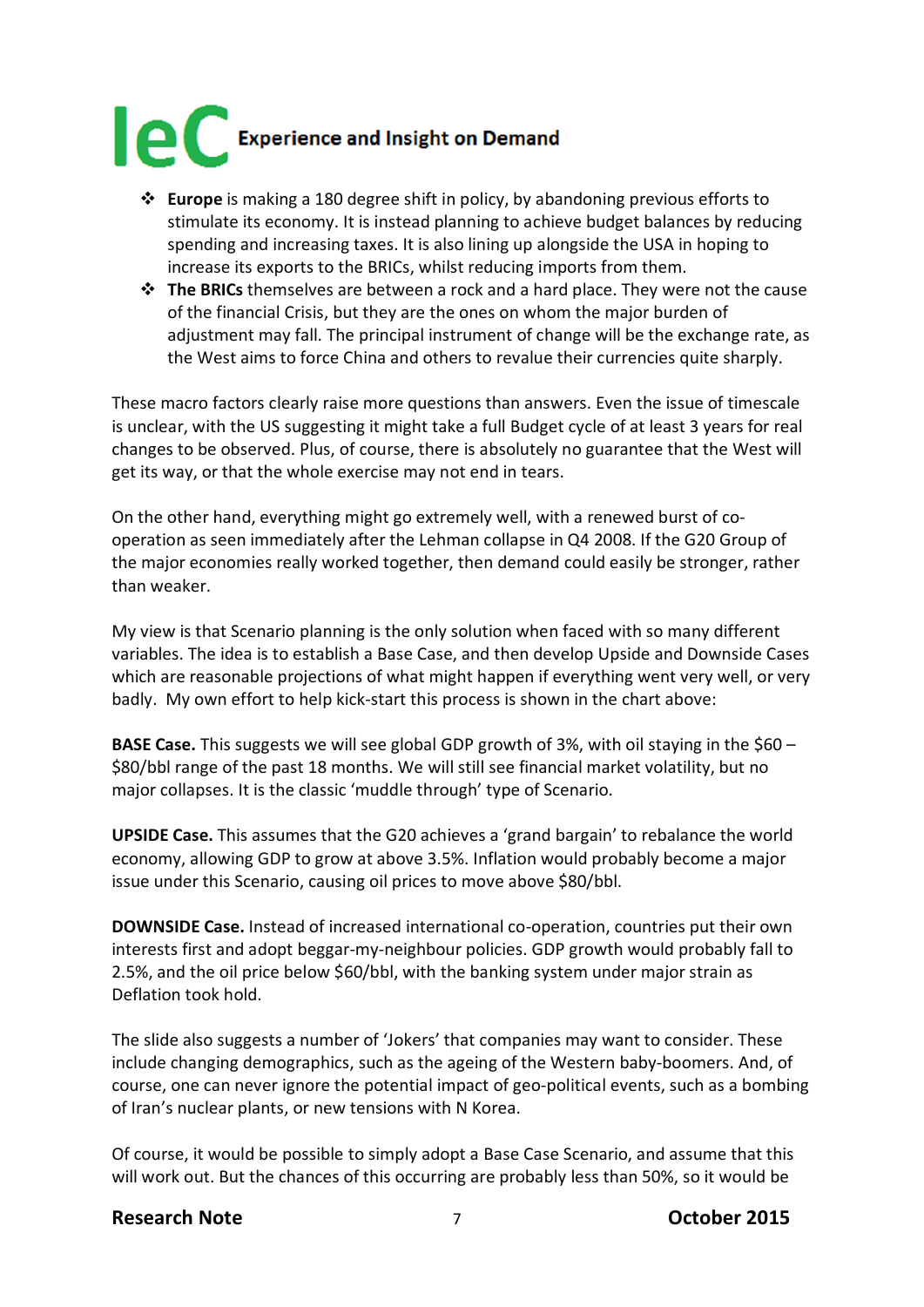highly risky. Instead, I would strongly recommend businesses to adopt a version of the above framework, using their own ideas for Base, Upside and Downside Scenarios.

By adopting this process, businesses can then test out key assumptions in advance. They can also develop mitigation strategies, in case events begin to diverge from the Base Case view. As always, I will be very happy to advise on the process, if this would be helpful.

2010 has been a surprisingly good year for many companies. We can certainly hope that current performance will continue, but hope is not a strategy.

Scenario planning will give businesses the chance to adopt the wisdom of the Scouting movement. Its motto, *'Be Prepared'*, seems the best possible approach in today's increasingly uncertain New Normal environment.

# **2011. Budgeting for Austerity – the Challenges and Opportunities**

By **[Paul Hodges](http://www.icis.com/blogs/chemicals-and-the-economy/PaulHodges/)** on 25 October, 2011



The 2012-14 Budget period offers great opportunities, as well as great challenges.

In the short-term, the challenges may well seem more important. But they should not blind companies to the fact that the opportunities have probably never been greater.

Of course, it is hard to be very optimistic about the shorter-term outlook for the global economy and chemical demand:

- $\triangle$  [Oil prices](http://www.icis.com/blogs/chemicals-and-the-economy/2011/10/12/global-oil-costs-now-over-5-of/) are at levels that have always led to recessions in the past
- ❖ Western [governments](http://www.icis.com/blogs/chemicals-and-the-economy/2011/10/20/europes-austerity-packages-sta/) are cutting back on spending and raising taxes
	- o Emerging economies are raising interest rates to contain [inflation](http://www.icis.com/blogs/chemicals-and-the-economy/2011/09/17/chinas-lending-contines-to-tig/)
	- o [Individuals](http://www.icis.com/blogs/chemicals-and-the-economy/2011/10/18/lower-earnings-pensions-hit-us-consumers/) are suffering from squeezed incomes and job insecurity
	- o Too many people are retiring with inadequate [pension](http://www.icis.com/blogs/chemicals-and-the-economy/2011/09/24/more-western-pensioners-means/) provision

The short-term risks are also more weighted to the downside:

- $\triangle$  Many people still need to adjust to working in a more turbulent world. The BabyBoomer SuperCycle of demand meant the major economies suffered only [16](http://www.icis.com/blogs/chemicals-and-the-economy/2011/06/11/global-economy-goes-back-to-th/)  [months o](http://www.icis.com/blogs/chemicals-and-the-economy/2011/06/11/global-economy-goes-back-to-th/)f recession in 25 years between 1982-2007
- ❖ Governments have failed to recognise the impact on demand of [demographics](http://www.icis.com/blogs/chemicals-and-the-economy/2011/09/06/the-blog-in-the-financial-time/) and the ageing western populations. They have raised debt levels via stimulus programmes for no real gain
- $\cdot \cdot$  The banking system remains under severe strain:

### **Research Note** 8 **October 2015**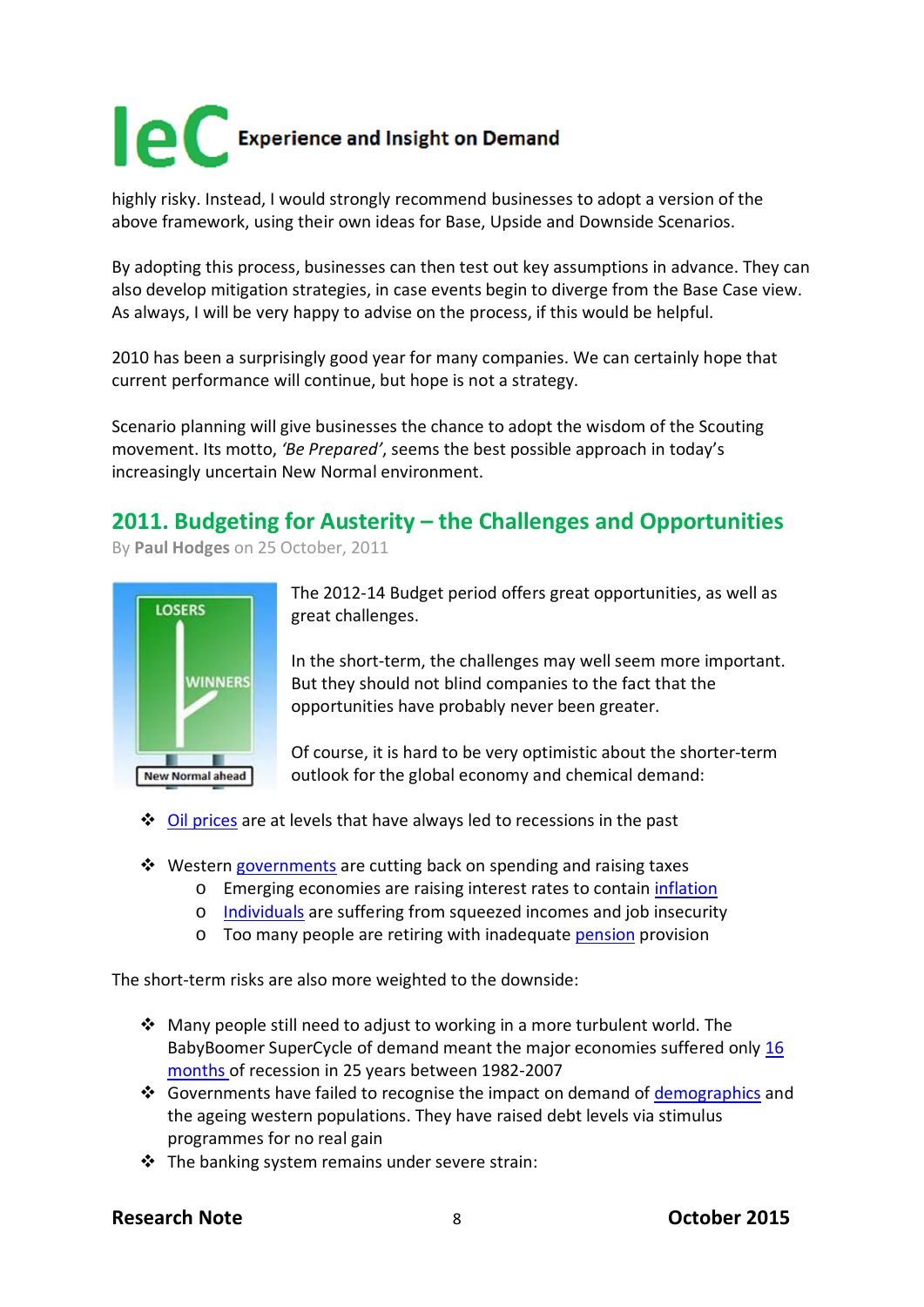

- o It is dramatically undercapitalised in Europe
- o USA banks face problems if property prices weaken again
- o China's banks face losses from non-performing loans after the credit bubble of the past 3 years

And then, of course, there are the risks of rising social unrest in many countries as austerity programmes bite. Equally, the current generation of politicians has failed to display any real leadership that would help to move us beyond today's more difficult times. And, as always, there remain geo-political threats, such as the potential for Middle East wars.

Thus I feel there is only one possible title for this year's Outlook, 'Budgeting for Austerity, and New Opportunities'. This is because the real question, of course, is what happens next?

As **individuals**, will we lapse into apathy, and just give up in the face of the perceived difficulties? Or will we do as previous generations did, and confront today's problems with a view to setting out in a new direction?

I will discuss these opportunities in more detail tomorrow.

### **Budgeting for Austerity – the Opportunities**

By **[Paul Hodges](http://www.icis.com/blogs/chemicals-and-the-economy/PaulHodges/)** on 26 October, 2011



The 2012-14 Budget period offers great opportunities, as well as great challenges.

Will **companies** continue to focus on short-term developments in financial markets? Michael Porter's [Shared Value](http://www.icis.com/blogs/chemicals-and-the-economy/2011/01/08/shared-value-to-replace-shareh/) concept instead offers us a powerful model for creating future growth.

Will **policymakers** stop focusing on the 24 hour news cycle and instead begin to set out the bigger picture? We need a vision for the future, and a clear idea of how to get there.

*Are these decisions hard to take?* No. *Has the world the resources to start in this new direction?* Yes. *Would we enjoy the challenge?* Yes *Can we start today?* Yes.

We all know that companies are going to have to set difficult budgets for the next few years. They will also have to deal with continued uncertainty. We cannot rely on wise and allseeing policymakers to lead us forward. They may well decide to do more of the things, such as [Quantitative Easing,](http://www.icis.com/blogs/chemicals-and-the-economy/2011/08/13/protectionism-moves-closer-as/) that will make the situation worse instead of better.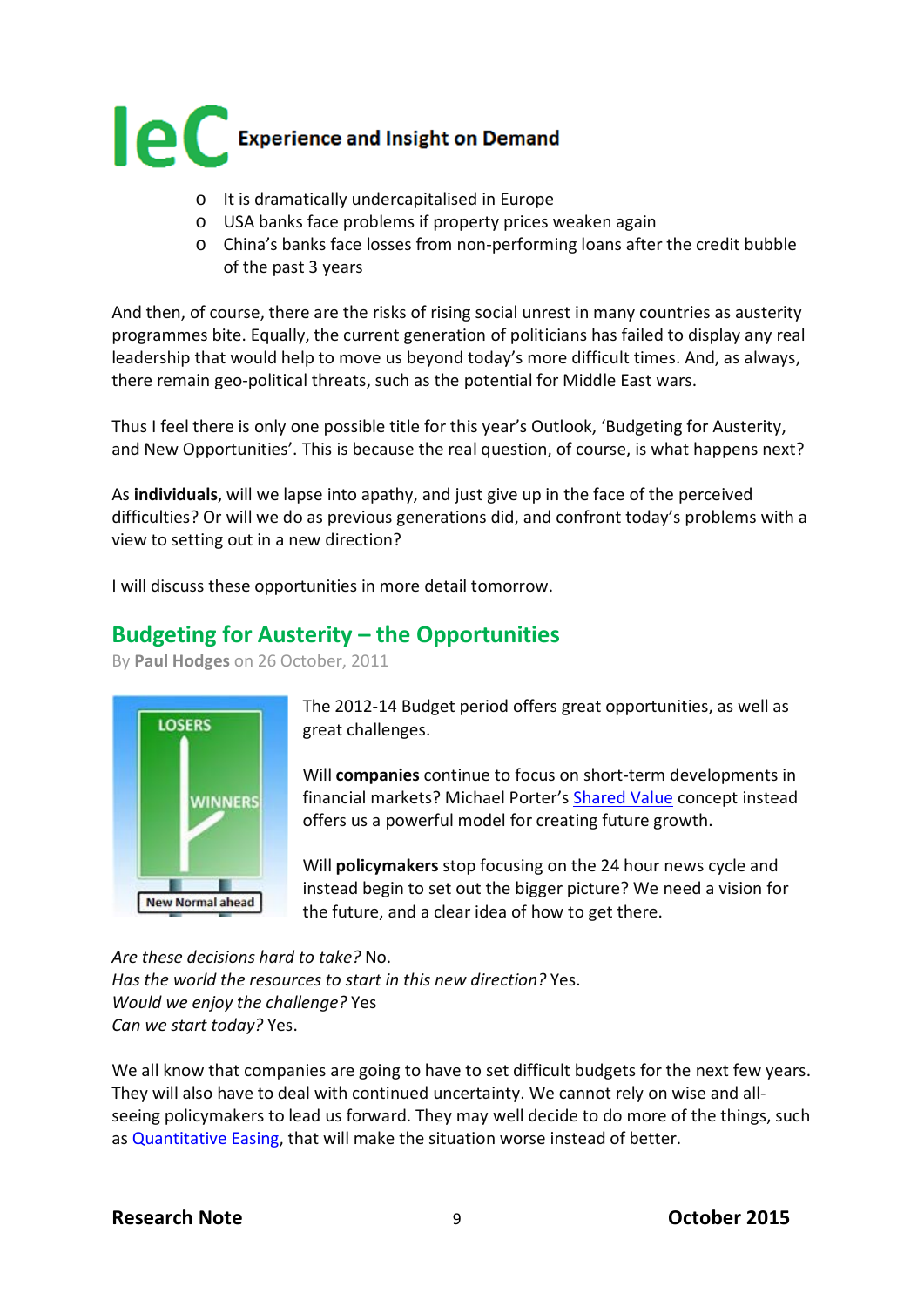But larger companies, in particular, could also start to examine how to expand long-term R&D. And every company could add a future dimension to its Budget in respect of the opportunities that will arise from the new markets being created by today's demographic and societal changes:

- Nearly a third of the Western population is now in the **55+ age bracket**. They have the incredible benefit of an extra decade of life expectancy, compared to previous generations. And they have money – maybe not a lot, but enough to buy useful products and services. Yet they remain woefully underserved and often unrecognised by most companies.
- People in emerging economies are starting to **move out of poverty** in large numbers. This 'bottom of the pyramid' market represents a wonderful opportunity to develop new products and services. Millions now have some money to spend for the first time in their lives.

The great megatrends of the future also offer vast opportunities for future growth. These involve the need to increase food production, improve water availability and reduce carbon footprint. They are vitally important, and also offer the potential for profitable future growth. So, of course, do the opportunities associated with increasing life expectancy.

Companies therefore have a clear choice as we move into the Budget period. I believe a New Normal lies ahead, as we are describing in the new [Boom, Gloom and the New Normal](http://www.new-normal.com/book) eBook, co-authored with [John Richardson.](http://www.icis.com/blogs/asian-chemical-connections/)

Winners will accept the challenges that it offers, and begin to move in a new direction. Losers, however, will remain frozen in the headlights, unable to take the first steps that will lead them to success.

Collectively, as the world's 3rd largest industry, chemical companies have enormous potential to do good at this most difficult time. But progress depends on each of us as individuals being prepared to adopt a positive outlook in the face of the problems with which we are surrounded.

As always, of course, I will be delighted to help any company that wishes to accept the challenges that offered by the transition to the New Normal. I am confident that they will discover a potential to be successful beyond their wildest dreams.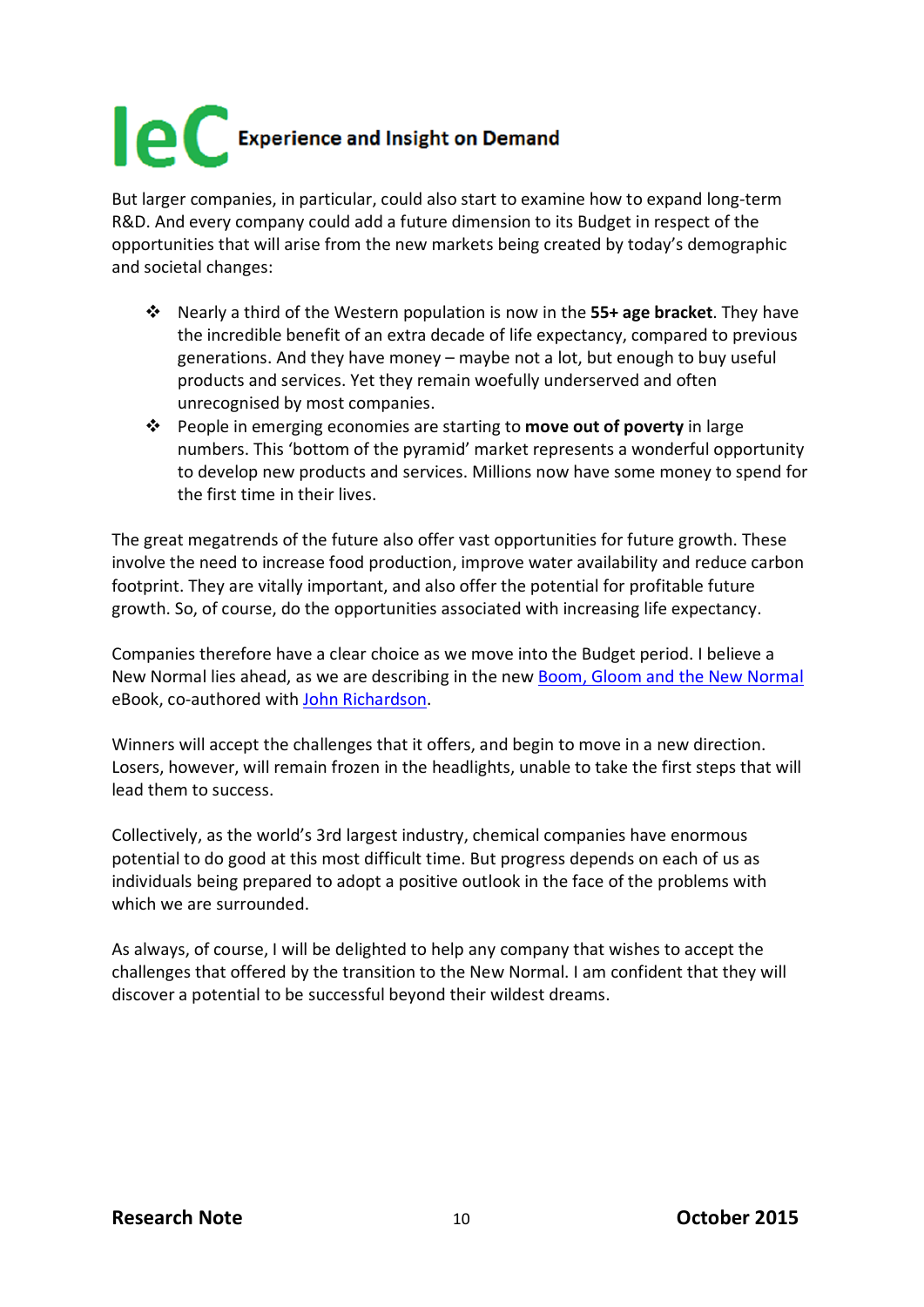

**2012. Budgeting for an L-shaped recovery**

By **[Paul Hodges](http://www.icis.com/blogs/chemicals-and-the-economy/PaulHodges/)** on 20 October, 2012



As companies finalise Budgets for 2013-15, many will be thinking long and hard about the implications of the [IMF's n](http://www.imf.org/external/pubs/ft/weo/2012/02/index.htm)ew economic forecast:

*"The recovery continues, but it has weakened. In advanced countries, growth is now too low to make a substantial dent in unemployment. And in major emerging market economies, growth that had been strong earlier has also decreased."*

This is a sad reflection on the failure of the policies followed since [March 2009.](http://www.icis.com/blogs/chemicals-and-the-economy/2009/04/01/g-20-prepares-for-london-meeti/)

The reason for the disappointment is simple. As any business executive knows, demographics drive demand. But central banks and governments, with the exception of the [Bank of Japan,](http://www.bloomberg.com/news/2012-08-21/china-entering-demographic-danger-zone-boj-official-says-2-.html) continue to ignore this vital fact.

This is why I have co-authored ['Boom, Gloom and the New Normal'.](http://www.new-normal.com/) Its aim is two-fold:

- $\cdot \cdot$  To provide a robust and well-researched alternative view of likely future growth prospects
- $\cdot \cdot$  To support Boards, investors and business managers in charting a new course to success and profitability

The key issue is that 297m people in the West will be in the New Old 55+ generation by 2015. They will be 31% of the population. Thus growth will inevitably be very much slower than in the 1982-2007 Supercycle years.

The reason is simple:

- ❖ When people are young, they need to buy new things
- And the Western BabyBoomers had lots of money to spend
- $\cdot \cdot$  But now the kids have left home, and they don't need many new things
- $\cdot \cdot$  Instead, they mainly buy replacement products, and only when these wear out

Equally, the economies of the developing world now have to refocus on domestic demand, and away from exports to the West. Their populations are very poor by comparison with the West, so they cannot replace the lost spending there. These New Poor have money to spend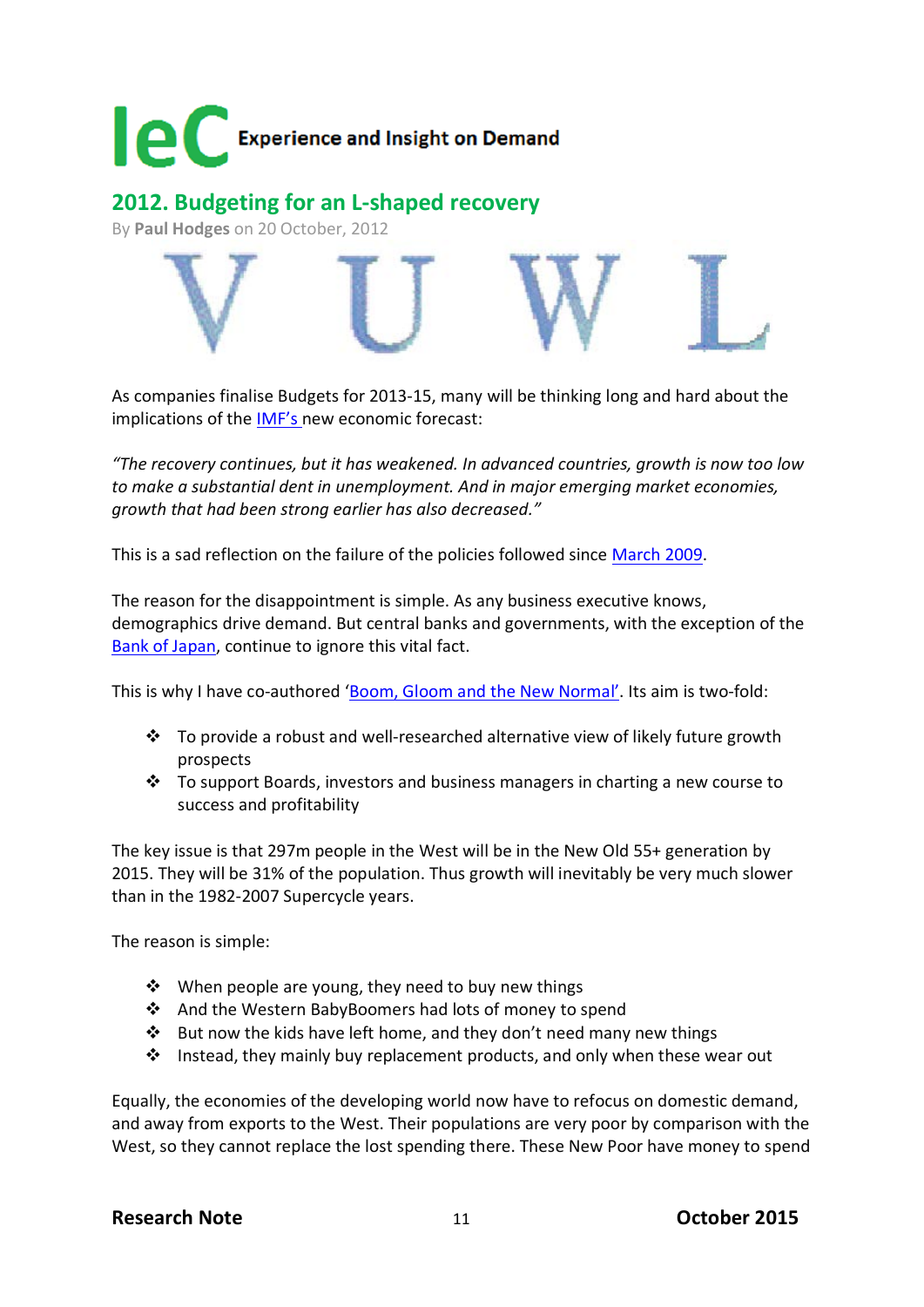for the first time in their lives, but their purchases also have to be both essential and affordable.

Thus I suggest that companies should budget for a continued L-shaped recovery. I first suggested this back in [December 2008.](http://www.icis.com/blogs/chemicals-and-the-economy/2008/12/14/a-v-u-w-or-l-shaped-recessi/) Sadly, events since then have only confirmed its analysis:

- Originally it was widely assumed we would see a quick V-shaped recovery
- Then a U-shape was expected, as recovery seemed delayed
- Next a W-shape was forecast, as new stimulus would finally lead to recovery
- $\cdot$  But in reality, there has not been a sustained recovery
- Instead, we have seen volatile markets, as stimulus ebbs and flows

Clearly central banks and governments still believe they will eventually return the world to the SuperCycle. But as the great scientist Einstein wisely remarked, a good definition of lunacy is to repeat the same action, and expect different results.

Far-sighted companies will therefore ignore the temptation to believe that the next stimulus programme will be different. Instead, they will focus on what they can do to insulate their business from the turbulence around them, by focusing on the key issues that they can control.

The good news is that almost nobody is producing goods and services for the New Old 55+ generation in the West. And only a few, like Nissan, are starting to manufacture affordable goods for the billions in the New Poor generation in emerging economies. Therefore competitive pressures in these two vast and growing sectors are very low.

These are the two great business opportunities of our lifetimes. The companies that now use the 2013-15 period to access these, will be building the foundations for decades of future success.

### **2013. Budgeting for a VUCA world**

By **[Paul Hodges](http://www.icis.com/blogs/chemicals-and-the-economy/PaulHodges/)** on 26 October, 2013



*"I use the term VUCA to describe the world – volatile, uncertain, complex and ambiguous. It is very difficult for people to get a total picture."* Paul Polman, Unilever CEO

The title for the 2013 Budget Outlook chooses itself. If the CEO of Unilever, one of the world's great companies, can't get a "total picture", then what hope is there for the rest of us?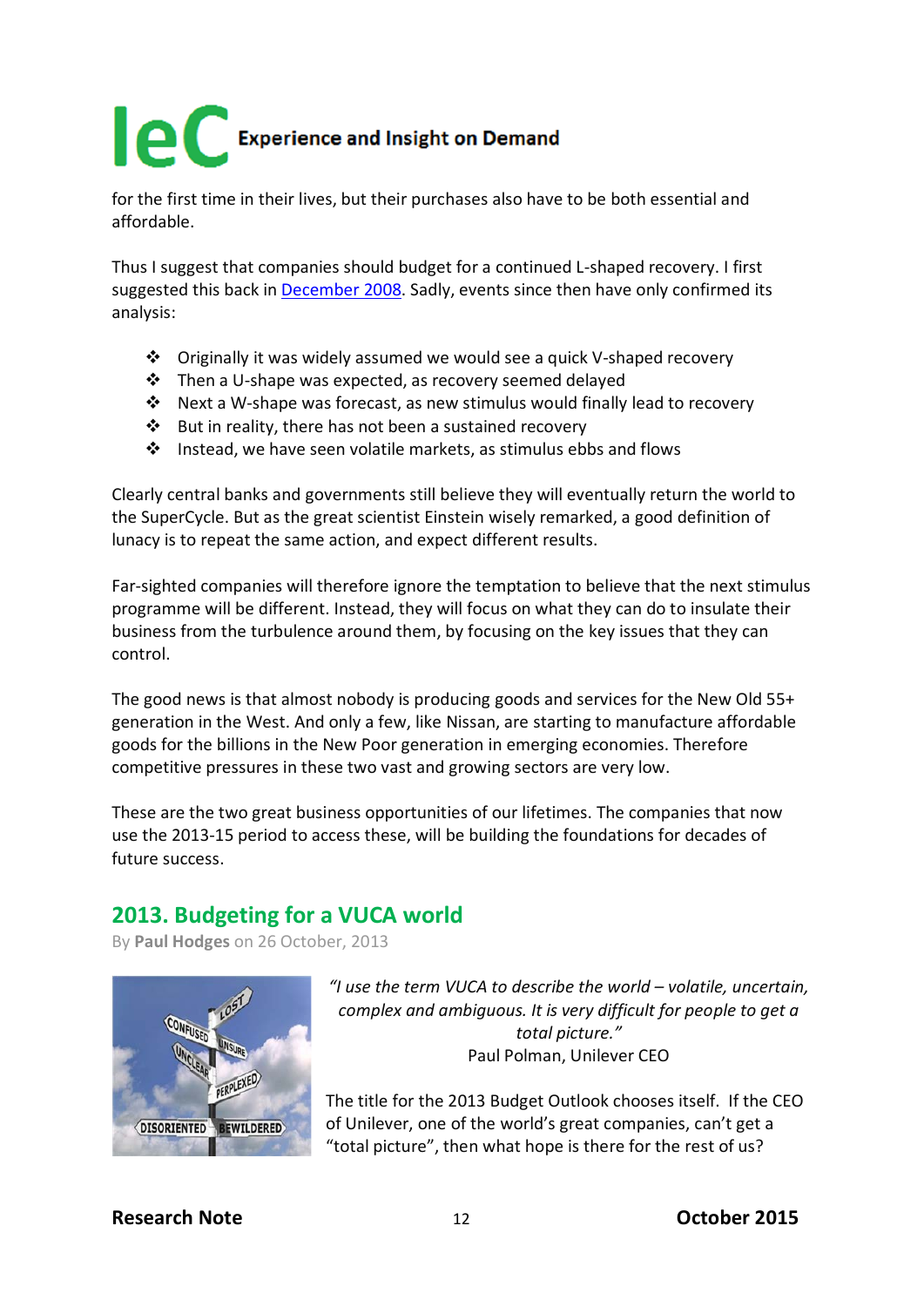Of course, we might get lucky and come up with the winning numbers in the lottery. But that is not the approach most companies would want to take.

The range of genuine uncertainties is unprecedented:

- **Financial markets**. Central banks and policymakers have so far added [\\$33tn o](http://www.icis.com/blogs/chemicals-and-the-economy/2013/07/global-operating-rates-continue-to-slip/)f stimulus – nearly half the size of the global economy. It is the biggest financial experiment in history by a very long way. Therefore we cannot have any confidence that we know what happens next. Do they keep adding more stimulus forever? Do they try to 'taper' and stop the money printing, as the US Federal Reserve has suggested? Or ????
- **Debt bubbles.** The only central banker to forewarn of the financial crisis in 2007 was [William White,](http://www.icis.com/blogs/chemicals-and-the-economy/2013/10/budgeting-vuca-world/each%20company%20to%20develop%20its%20own%20VUCA%20for%20success) then BIS chief economist (the central banks' bank). Ominously, he warned [last month t](http://www.telegraph.co.uk/finance/10310598/BIS-veteran-says-global-credit-excess-worse-than-pre-Lehman.html)hat "*This looks like to me like 2007 all over again, but even worse…And we have added a whole new problem with bubbles in emerging markets that are ending in a boom-bust cycle"*
- **Oil and commodity markets.** It is clear that I am now not the only one to believe that central bank liquidity has caused these markets to lose their power of [price](http://www.icis.com/blogs/chemicals-and-the-economy/2013/10/high-frequency-trading-continues-to-take-markets-higher/)  [discovery.](http://www.icis.com/blogs/chemicals-and-the-economy/2013/10/high-frequency-trading-continues-to-take-markets-higher/) Today's consensus assumption of \$100/bbl oil forever is in fact the least likely option. Whilst Ed Morse, commodities head at Citi, has just published a detailed outlook titled ['The end of OPEC'](http://www.foreignpolicy.com/articles/2013/10/16/the_end_of_opec_america_energy_oil?page=0,0&wp_login_redirect=0)
- **The Four Butterflies**. The Eurozone crisis; US political dysfunction over the debt/budget issues; rising interest rates; China's new economic policies. All are now flapping their wings very hard, as I feared back in [August.](http://www.icis.com/blogs/chemicals-and-the-economy/2013/08/a-flap-of-a-butterflys-wings-to-freeze-the-uk-economy/) Each has the potential to deliver a cold winter on their own. And now there is the [spying scandal,](http://www.bbc.co.uk/news/world-europe-24647602) causing further mistrust between Western leaders
- **Demographics.** Although still largely unrecognised, the world's ageing populations are the real cause of today's [New Normal a](http://www.new-normal.com/)nd its changing demand patterns. Sadly, out of touch policymakers still seriously argue that demographics don't impact the economy. And the longer this core issue is ignored, the more problems it stores up for individuals, companies and countries for the future

How can companies possibly deal with this long, but by no means complete, list of major uncertainties? Should they simply throw up their hands in despair, and stick with a consensus forecast that they know will be wrong?

This may seem tempting. And indeed, it has been the default policy until recently. But today, the balance of risk and reward is starting to change. Staying with the status quo is more painful than adopting a New Normal-based approach. After all, how many more times can you explain to your boss that your budget has not been delivered? And how many more times can your management tell shareholders that key targets continue to be missed?

Thus in different ways, and at different times, companies are starting to look at the world from new angles. Instead of relying on growth forecasts based on ratios to IMF forecasts of

### **Research Note** 13 **October 2015**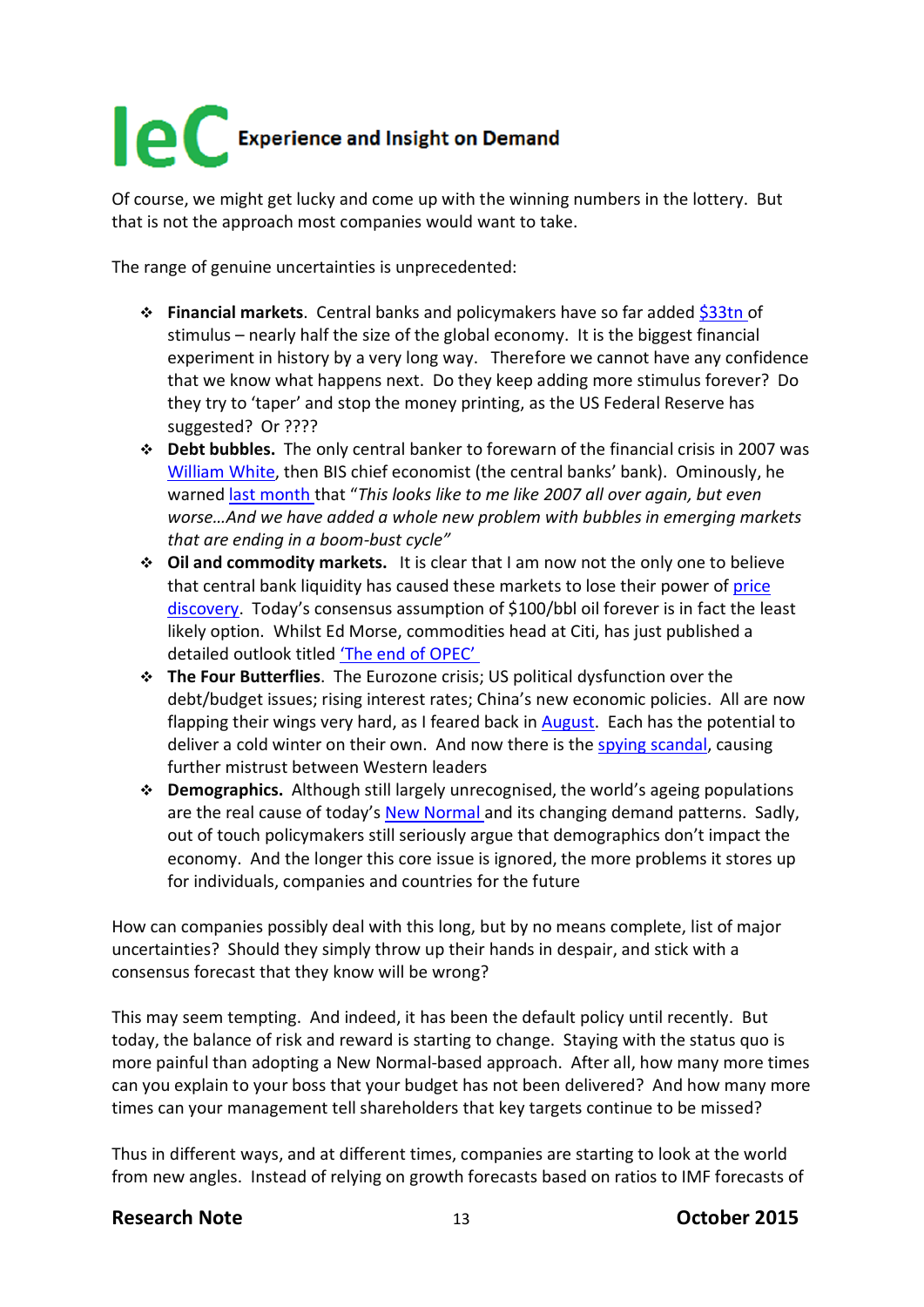

GDP, they are instead thinking about the [potential needs](http://internationalechem.com/wp-content/uploads/2013/10/ICB-Oct13.pdf) of people at different income levels, and at different ages. And they are starting to find that it might not be so difficult after all to make the transition. It might even be that it is the first step, that is the most difficult.

This is certainly my experience as I continues to work with Boards, ExCos and management teams around the world on these super-critical issues. The release of energy, when reality is acknowledged, goes a long way towards putting that critical first step in place.

The key, I have found, is for each company to then develop its own VUCA for success:

- **Volatility**. Developing a road-map requires *Vision*
- **Uncertainty**. A strategic *Understanding* of the changes underway is essential
- **Complexity.** The planning process requires *Clarity* over implementation
- **Ambiguity**. Unforeseen events will place a premium on *Agility*

Nobody said business was meant to be easy. But companies and investors who take on the challenge of today's VUCA world will be increasingly successful as we move through the 2014 – 2016 budget period.

### **2014. Budgeting for the Cycle of Deflation**

By **[Paul Hodges](https://icis.rbiblogs.co.uk/chemicals-and-the-economy/PaulHodges/)** on 4 November, 2014 in **[Economic growth](https://icis.rbiblogs.co.uk/chemicals-and-the-economy/economic-growth-1/)**



There is no "business as usual" scenario possible for the 2015-2017 Budget period. Over the past 15 years (since the ["dotcom bubble"](http://en.wikipedia.org/wiki/Dot-com_bubble) burst in 2000), policymakers have provided increasing amounts of stimulus to support the economy. Now, finally, we are in the endgame, as the [Great Unwinding t](http://www.icis.com/blogs/chemicals-and-the-economy/2014/10/great-unwinding-policymaker-stimulus-way/)akes place.

This presents us all with major challenges:

### **Research Note** 14 **October 2015**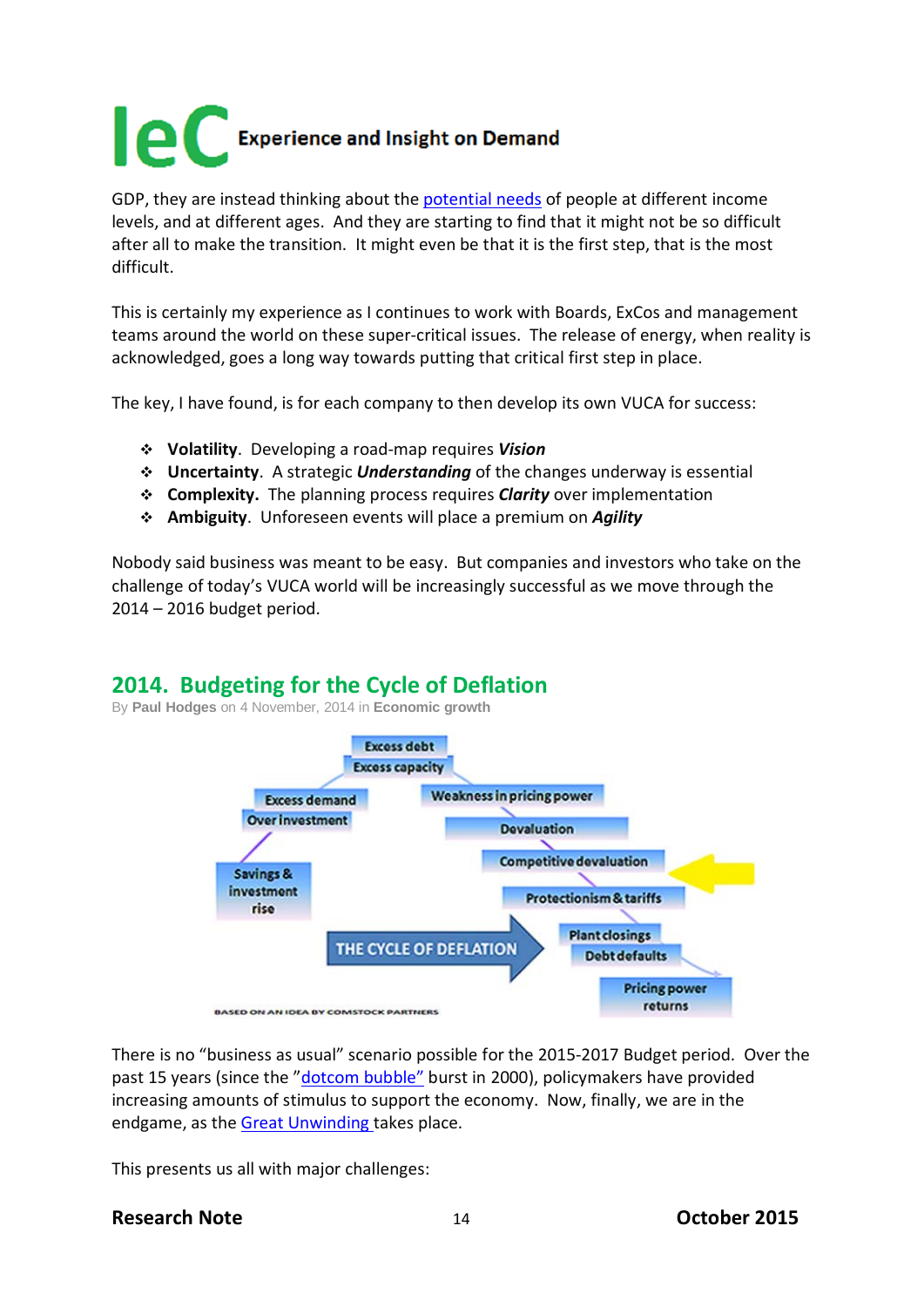

- $\div$  Most executives and investors under the age of 40 have spent their working lives in the post-'dotcom bubble' world. They have learnt to expect that central banks will intervene more or less continuously to support the economy. They have no experience of a world where markets are left to balance supply and demand
- Equally, those over 40 have recognised there is no going back to the Boomer-led SuperCycle that dominated their working lives before the 'dotcom bubble'. There is instead an increasing acceptance that a move into a New [Normal is](http://www.new-normal.com/) underway. China recently announced its economic policy will ["adapt to the New Normal state"](http://www.chinadaily.com.cn/opinion/2014-10/10/content_18716671.htm)

Thus our past experience may well not be a good guide to the future.

#### **3 SCENARIOS FOR THE 2015 – 2017 PERIOD**

What does this mean for Budgets?

Firstly, it means we likely have a very hard road ahead. China and the US are both now ending their vast stimulus programmes – but not before China's [debt increased by](http://www.icis.com/blogs/chemicals-and-the-economy/2014/10/great-unwinding-policymaker-stimulus-way/) \$11tn, and [US debt increased by \\$10tn.](http://www.icis.com/blogs/chemicals-and-the-economy/2014/07/20tn-us-china-stimulus-and-lending-but-recovery-elusive/) Globally, around \$35tn has been spent in the major economies just since 2009.

Two developments on Friday highlight the risks we face:

- ◆ One is that policymakers may [panic a](http://www.icis.com/blogs/chemicals-and-the-economy/2014/11/japan/)nd rush to expand stimulus programmes again. Friday saw this happen in Japan, with the Governor of the Bank of Japan deciding to ['double down'](http://www.ft.com/cms/s/0/a8706cfe-60bc-11e4-894b-00144feabdc0.html?siteedition=uk#axzz3HibCHisR) on the failing [Abenomics](http://www.icis.com/blogs/chemicals-and-the-economy/2014/08/the-great-unwinding-of-policymaker-stimulus-has-begun/) policy, warning *"We are at a critical moment. There is a risk that victory over deflation may be delayed."*
- $\bullet$  A second is that price wars become common. Energy markets face major supply gluts, leading [Iraq's oil minister](http://www.bloomberg.com/news/2014-10-31/opec-in-price-war-as-iraq-says-members-fight-for-market.html) to tell Parliament *"There is a price war within OPEC. The market's fundamentals have changed, with an extra 3 million barrels/day of crude entering the market at a time when growth in China and India has slowed."*

The result is that the world faces 3 quite distinct outlooks for the 2015 – 2017 period:

**All's well that ends well.** Of course, we must all hope that policymakers have been right all along. In this case, we will still face a bumpy ride for the next few years. But over time, confidence will grow as it becomes clear that strong economic growth is being restored.

**Global hard landing.** The opposite is argued by those who believe stimulus programmes have put the global economy at risk. They fear a global 'hard landing' is the likely outcome, as stimulus is withdrawn and underlying problems are exposed to view

My own view is that whilst both of these outcomes are certainly possible, neither are very likely. Demographics must drive demand, and today's [globally ageing populations c](http://www.icis.com/blogs/chemicals-and-the-economy/2014/07/55-plus-new-market/)annot recreate the Boomer-led SuperCycle of economic growth. Equally, policymakers would have to be completely incompetent to allow a global 'hard landing' to occur.

The most likely Scenario focuses on the Great Unwinding of policymaker stimulus now underway. This is taking us into the final stages of the Cycle of Deflation, which has been building since the 'dot-com bubble' burst in 2000.

#### **Research Note** 15 **October 2015**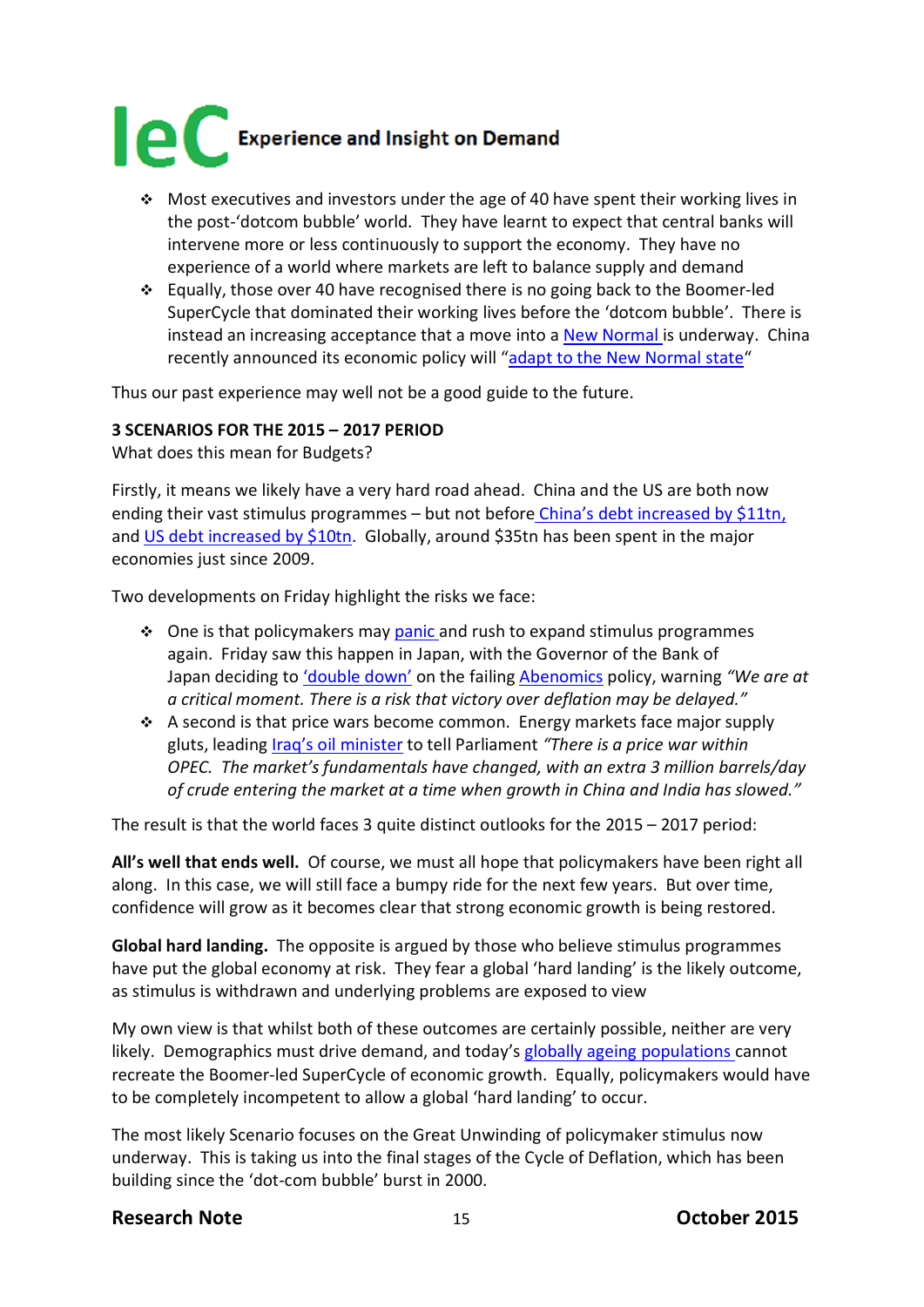

#### **THE CYCLE OF DEFLATION**

The key feature of this Scenario is that **the world is now becoming demand-constrained**. In the past, advantaged-cost supply was key to success. ["If you build it, they will come"](http://www.icis.com/blogs/chemicals-and-the-economy/2012/08/the-end-of-constant-growth/) was the motto.

But today, it is becoming widely recognised that we have a supply glut in most key areas – certainly in energy and commodity markets, and also further down most value chains. As the chart shows, we are thus now moving from the stage of Competitive Devaluation into Protectionism, as all the new capacity comes online:

- **Competitive devaluation.** This began with China in 2001, as part of its exportoriented development model. The US followed in 2009 with  $QE - a$ gain with the aim of promoting exports. [Japan](http://www.icis.com/blogs/chemicals-and-the-economy/2014/11/japan/) has tried the same policy since 2012, and more recently the Eurozone has followed. All, of course, are responding to a lack of domestic demand
- **Protectionism**. Globalisation is already becoming a memory. Sadly, the World Trade Organisation has recently [failed e](http://www.icis.com/blogs/chemicals-and-the-economy/2014/08/indias-veto-marks-end-global-trade-deals/)ven to streamline customs procedures. Instead, countries are moving towards bilateral agreements. This makes it much easier for them to protect jobs by imposing tariffs
- **Plant closings.** Only a small number of plants have closed to date. But Protectionism means that any plant which depends on exports is at risk, as low-cost will no longer be key to success
- D**ebt default.** Cash is king in a deflationary environment. Default risks are already rising, with [Blackrock](http://www.ft.com/cms/s/0/2f532b8e-4aed-11e4-839a-00144feab7de.html#axzz3HibCHisR) (the world's largest asset manager) warning secondary markets are "broken". Companies therefore need to pay down debt as fast as possible, and watch working capital like a hawk

It is impossible to overestimate the shock that the Great Unwinding is already creating. **The critical issue is that Deflation is now becoming inevitable.** It has two key effects:

- **Debt becomes very expensive**, as its cost is rising in real terms. So instead of borrowing, people focus on repaying debt as a top priority
- **Purchases are postponed** because prices will be cheaper tomorrow. So demand slows even further, as people see no rush to buy

Of course, deflation wouldn't be a major issue today if markets had been allowed to operate normally after 2000. Most Western countries had moved into [budget surplus,](http://www.icis.com/blogs/chemicals-and-the-economy/2013/12/deflation-far-likely-inflation/) and were not burdened with today's debt levels.

But we are where we are.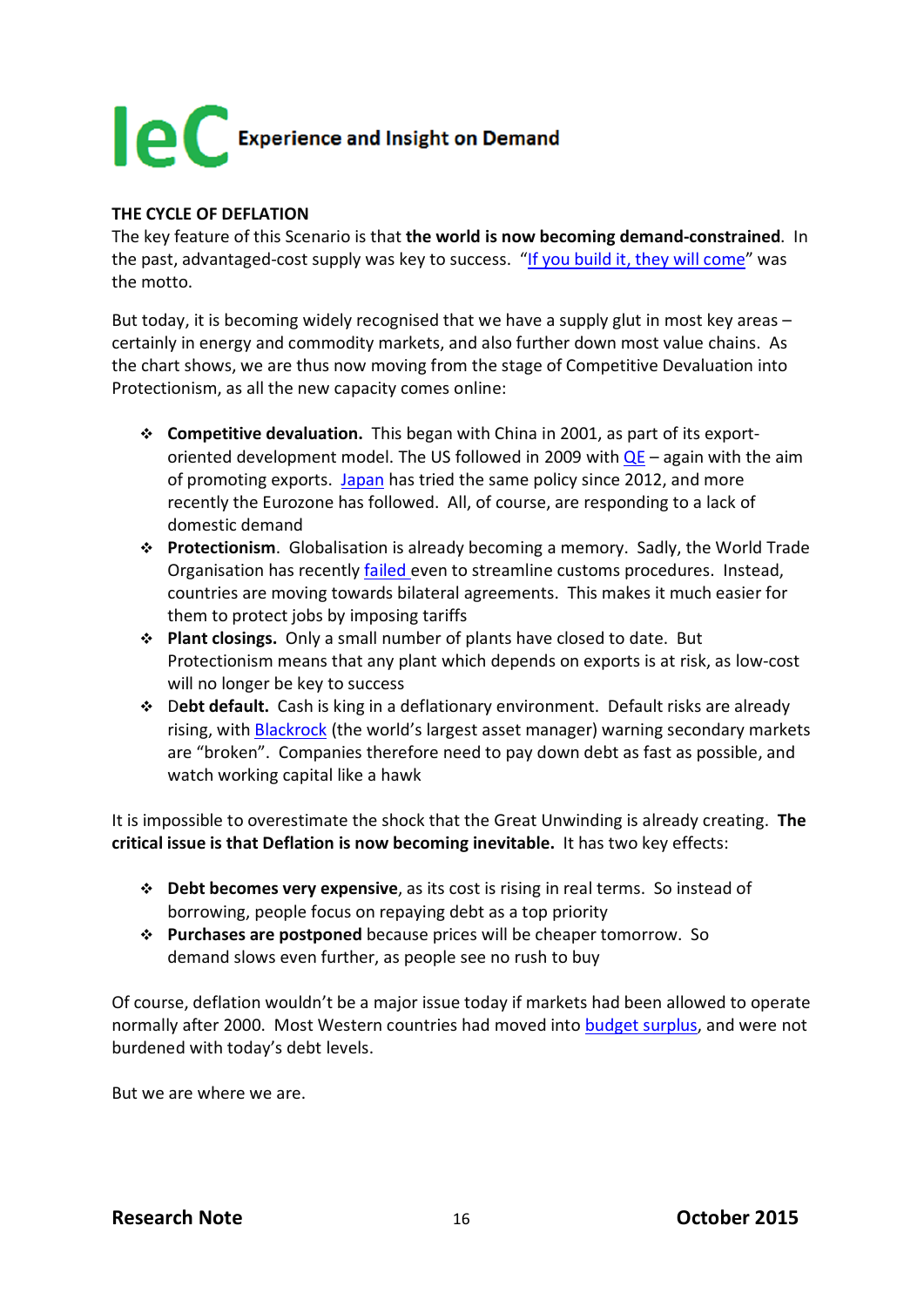

# **2015. Budgeting for the Great Unwinding of Policymaker Stimulus**

by **Paul [Hodges](https://icis.rbiblogs.co.uk/chemicals-and-the-economy/PaulHodges/)** on 25 October, 2015 in **[Economic](https://icis.rbiblogs.co.uk/chemicals-and-the-economy/economic-growth-1/) growth**

# CENTRAL BANKS HAVE CREATED A DEBT-FUELLED 'RING OF FIRE' WITH MULTIPLE FAULT-LINES



There have been 35 "flash [crashes"](http://www.ft.com/cms/s/0/c5a3c5bc-77fb-11e5-a95a-27d368e1ddf7.html#axzz3pPaGB3dw) in US oil markets so far this year, when prices swung up or down by 200 basis points  $(2%)$  – before reversing the move by > 0.75%. That's 35 occasions when the markets were out of control.

It is tempting to blame this on misfiring algorithms at the [high-frequency](http://www.icis.com/blogs/chemicals-and-the-economy/2014/04/high-frequency-traders-pay-millions-to-be-legal-highwaymen/)

[traders.](http://www.icis.com/blogs/chemicals-and-the-economy/2014/04/high-frequency-traders-pay-millions-to-be-legal-highwaymen/) Regulators have been asleep at the wheel, and allowed them to dominate energy markets (and most other major financial markets). They are now responsible for half of all energy trading each day.

But there is a bigger issue underlying this problem, and one that must greatly concern companies as they finalise Budgets for 2016-18. This is the Great [Unwinding](http://internationalechem.com/wp-content/uploads/2014/11/ICB-Nov14.pdf) now underway of the policymaker stimulus that pushed oil and other prices higher after 2008 – and led to China's property and other bubbles now being unwound by President Xi:

- $\cdot \cdot$  They have given companies a completely false view of underlying demand
- $\cdot$  This \$35tn of [stimulus](http://www.icis.com/blogs/chemicals-and-the-economy/2015/07/oil-markets-begin-slide-great-unwinding-resumes/) has made it appear that poor people in emerging countries (earning \$2/day – [\\$20/day\)](http://www.icis.com/blogs/chemicals-and-the-economy/2014/04/half-asians-still-living-2day-poverty-line/) had become [middle](http://www.icis.com/blogs/chemicals-and-the-economy/2015/02/vast-amounts-stimulus-made-china-middle-class/) class by Western standards
- $\cdot \cdot$  It disguised the fact that 1bn [people](http://www.icis.com/blogs/chemicals-and-the-economy/2015/10/1bn-people-joining-new-old-55-generation-just-pension-promises-turn-sour/) in the world are moving out of the high-earning, high-spending Wealth Creator generation (those aged 25 – 54), into the low-earning, low-spending New Old 55+ generation

### **Research Note** 17 **October 2015**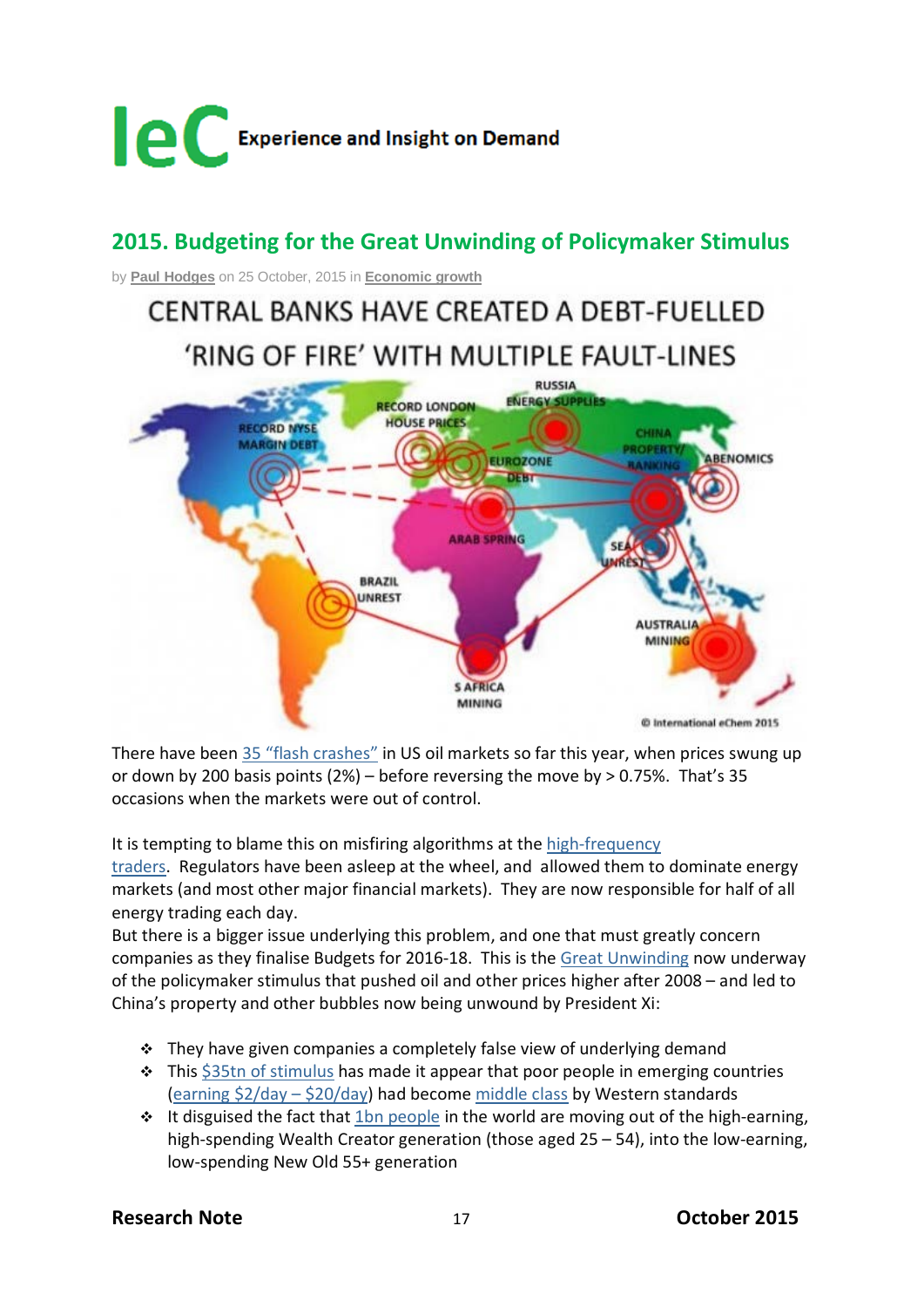As a result, the industry has vastly over-expanded its capacity. It always does this at market peaks, as executives – cheered on by investors – rush to build new plants on the basis that demand growth will continue forever. The post-2008 market cycle has been even worse than normal for 2 key reasons:

- Most companies knew very little about China before 2008, and were easily persuaded that it would continue to see double-digit growth. They were also fooled by consensus thinking into believing that 3bn [people](http://www.reuters.com/middle-class-infographic) in the emerging economies were becoming middle class
- $\div$  Companies also put on their rose-tinted glasses when it came to assessing the impact of ageing [populations](http://www.icis.com/blogs/chemicals-and-the-economy/2015/10/1bn-people-joining-new-old-55-generation-just-pension-promises-turn-sour/) on demand. They wanted to believe that "this time would be different", and 65-year-olds would suddenly start spending as if they were 20 years younger

Now the Great Unwinding of these policies is underway, and all this excess capacity will force companies to compete fiercely on price and battle for market share. Even worse is the risk that, unlike in the past, demand may never catch up with all this new supply. It will take [decades](http://www.new-normal.com/book/chapter-6/) for the supposed 'middle class' in emerging economies to actually become middle class – if all goes well. And it would take 25 years for new babies to grow up and become Wealth Creators, even if women suddenly started tomorrow to reverse the decline in fertility rates and have more babies.

And this is where the problem of those 'flash crashes' becomes serious. It seems very unlikely that policymakers outside China will suddenly realise the error of their ways, and abandon stimulus. Far more likely, as the [European](http://www.cnbc.com/2015/10/23/3-ways-to-trade-the-draghi-santa-rally.html) Central Bank suggested last week, that they will do more and more stimulus to try and hide the failure of their policies. So markets will be pushed higher by the lure of unlimited amounts of free money from the central banks, and then brought low by the return of reality in terms of slowing [demand](http://www.icis.com/blogs/chemicals-and-the-economy/2015/02/mckinsey-says-debt-now-nearly-3x-global-gdp-rising/) and [increasing](http://www.icis.com/blogs/chemicals-and-the-economy/2015/02/mckinsey-says-debt-now-nearly-3x-global-gdp-rising/) debt levels.

As the map above shows, stimulus has effectively created fault-lines throughout the global economy. Those connected to emerging economies which have lost Chinese markets, have already started to open (thick lines). The developed economies will follow as the impact of China's slowdown spreads (dotted lines). It will be a bumpy ride for the next few years. And companies should plan for the bumps in the road to be particularly large next year:

- China accounted for half of all stimulus in the 2008 2012 period before President Xi took office
- Since then he has been focused on unwinding the lending bubble he inherited
- He has also been redirecting the economy into a services-led New Normal, based on the mobile internet
- This means that China's Old Normal economy will slowly wither away, never to return

### **Research Note** 18 **October 2015**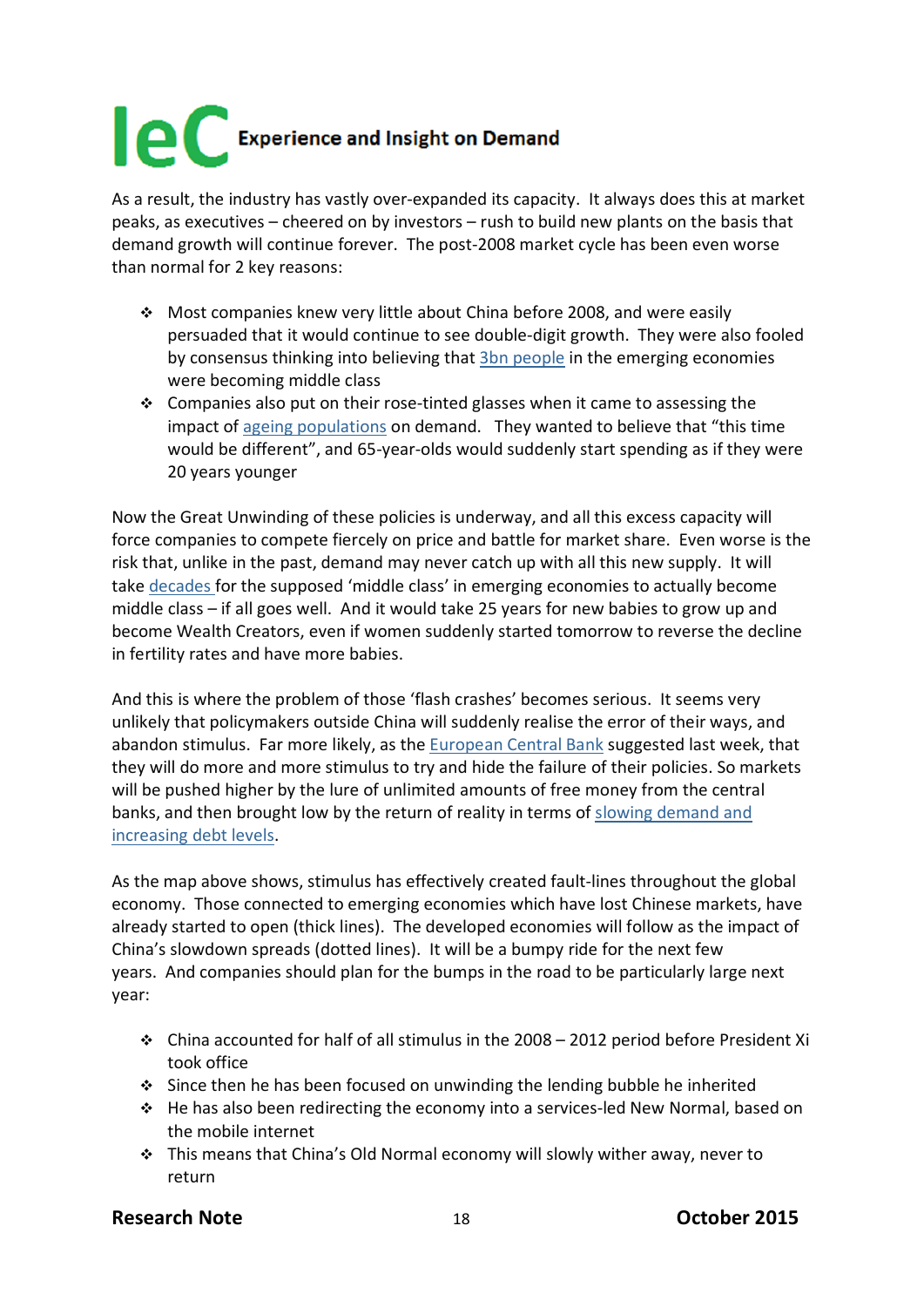

2016 is critically important for his policies. He is due to seek re-appointment for a second 5 year term in November 2017. And it would make no sense for him to do this with the job half-done. Political necessity suggests he must try to 'take the pain' of adjustment by the end of 2016. Then he can approach the November 2017 Plenum with a platform that can not only claim to have resolved the problems he inherited, but also point to the sunlit uplands ahead – as his major initiatives of the Asian [Infrastructure](http://www.icis.com/blogs/chemicals-and-the-economy/2015/03/chinas-new-policies-cause-west-scramble-catch/) Investment Bank and the 'One Belt, One [Road'](http://www.icis.com/blogs/chemicals-and-the-economy/2014/11/china-plans-90bn-spend-new-silk-roads/) start to become reality.

So 2016 will see China putting its foot hard on the brakes of the Old Normal economy – whilst Western policymakers compete to ramp up stimulus to compensate. It could easily prove to be as difficult a year as 2008. Companies owe it to themselves to plan ahead for this Scenario. 'Flash crashes' take place in a flash, not over months. It could prove too late afterwards to regret that you had failed to put the necessary contingency plan in place.